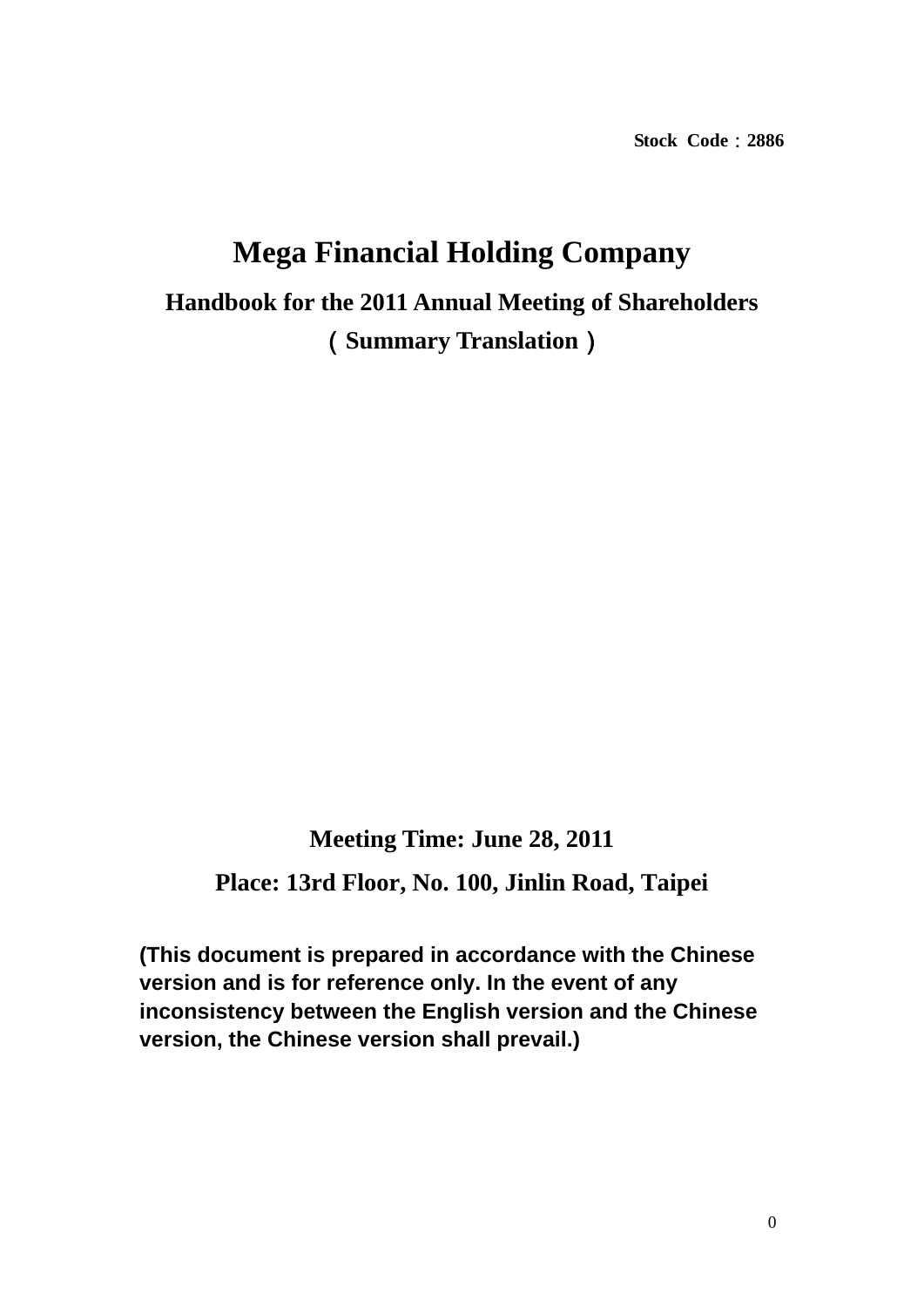# **Table of Contents**

|                                                                      | 2 |
|----------------------------------------------------------------------|---|
|                                                                      | 3 |
|                                                                      | 5 |
|                                                                      | 7 |
|                                                                      | 9 |
|                                                                      |   |
| <b>III. Attachments</b>                                              |   |
| 1. 2010 Business Report (omitted)                                    |   |
|                                                                      |   |
|                                                                      |   |
|                                                                      |   |
| 5. Comparison Table for Amended Articles of Incorporations (omitted) |   |
| <b>IV.</b> Appendices                                                |   |
| 1. Articles of Incorporation (omitted)                               |   |
| 2. Rules of Procedure for Shareholder Meetings (omitted)             |   |
|                                                                      |   |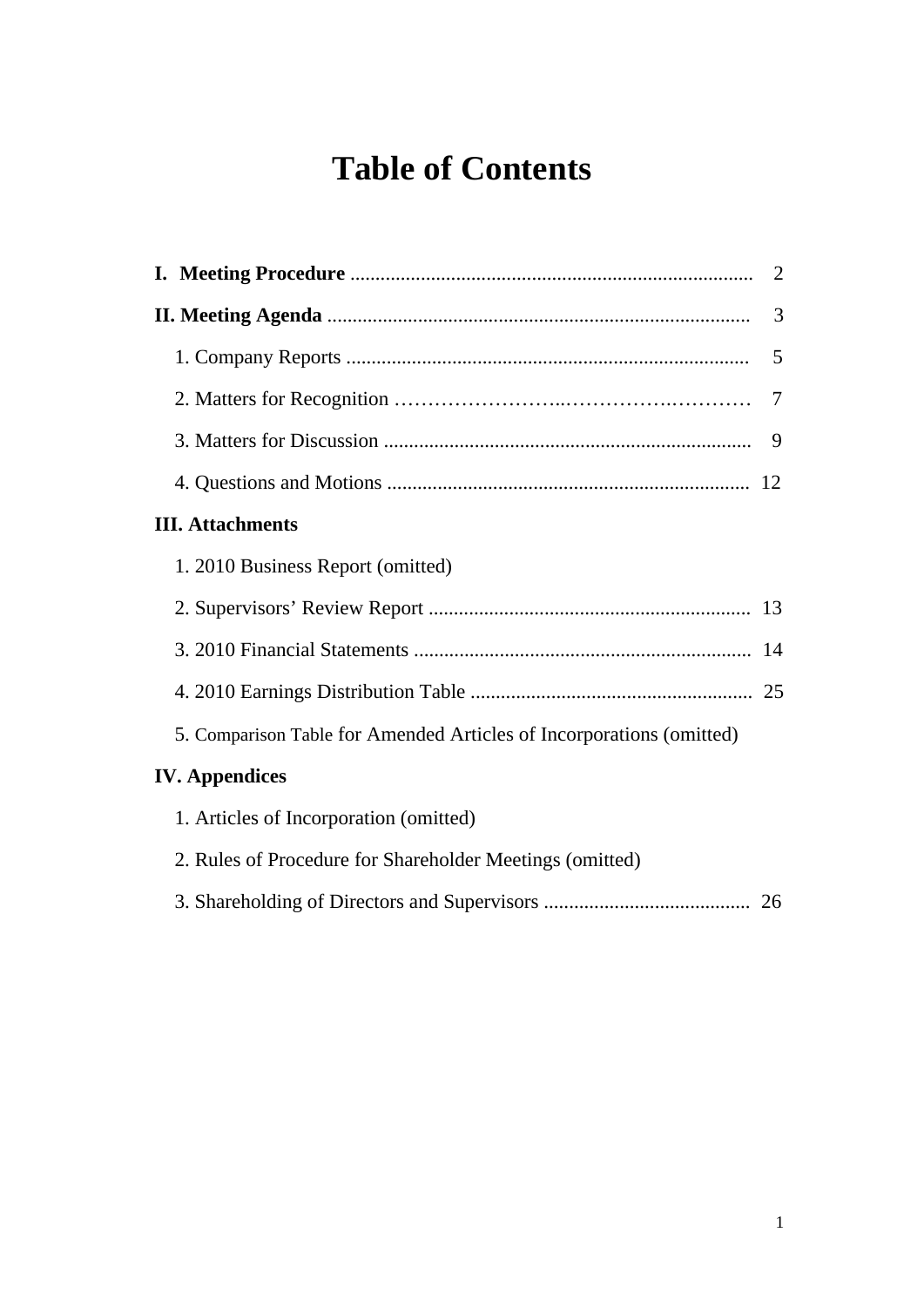# **Mega Financial Holding Company**

# **Procedure for the 2011 Annual Meeting of Shareholders**

- 1. Call the Meeting to Order
- 2. Chairperson Remarks
- 3. Company Reports
- 4. Matters for Recognition
- 5. Matters for Discussion
- 6. Questions and Motions
- 7. Adjournment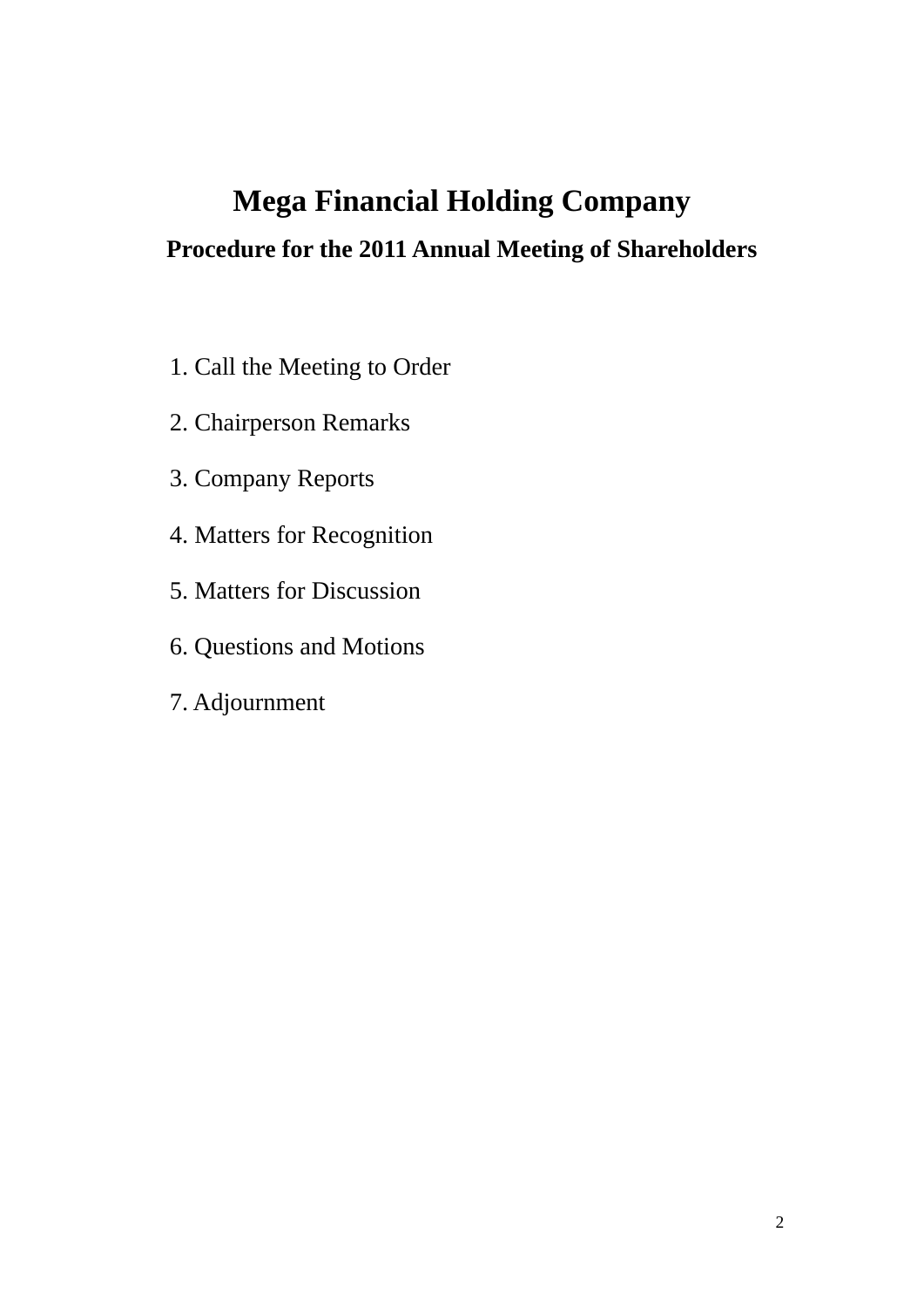# **Mega Financial Holding Company Year 2011 Agenda of Annual Meeting of Shareholders**

**Time:** 09:00 a.m on Tuesday, June 28, 2011

**Place:** 13/F, Jinlin Bldg. of Mega International Commercial Bank No. 100, Jinlin Road, Taipei, Taiwan **Attendants:** All shareholders or their representatives **Chairperson:** Yeou-Tsair Tsai

### **1. Announce a quorum is present and call the meeting to order**

### **2. Chairperson Remarks**

### **3. Company Reports**

- (1) 2010 Business Report
- (2) Supervisors' Review Report on the 2010 Financial Statements
- (3) Report on the promulgation of relevant laws and regulations governing the holding of voting shares of the same financial holding company exceeding a certain percentage by the same person or the same connected persons

### **4. Matters for Recognition**

- (1) Adoption of the 2010 Business Report and Financial Statements
- (2) Adoption of the Proposal for Distribution of 2010 Profits

## **5. Matters for Discussion**

- (1) Proposal for a new share issue through capitalization of earnings
- (2) Amendment to the Company's Articles of Incorporation
- (3) Proposal for Release of the prohibition on directors from participation in competitive business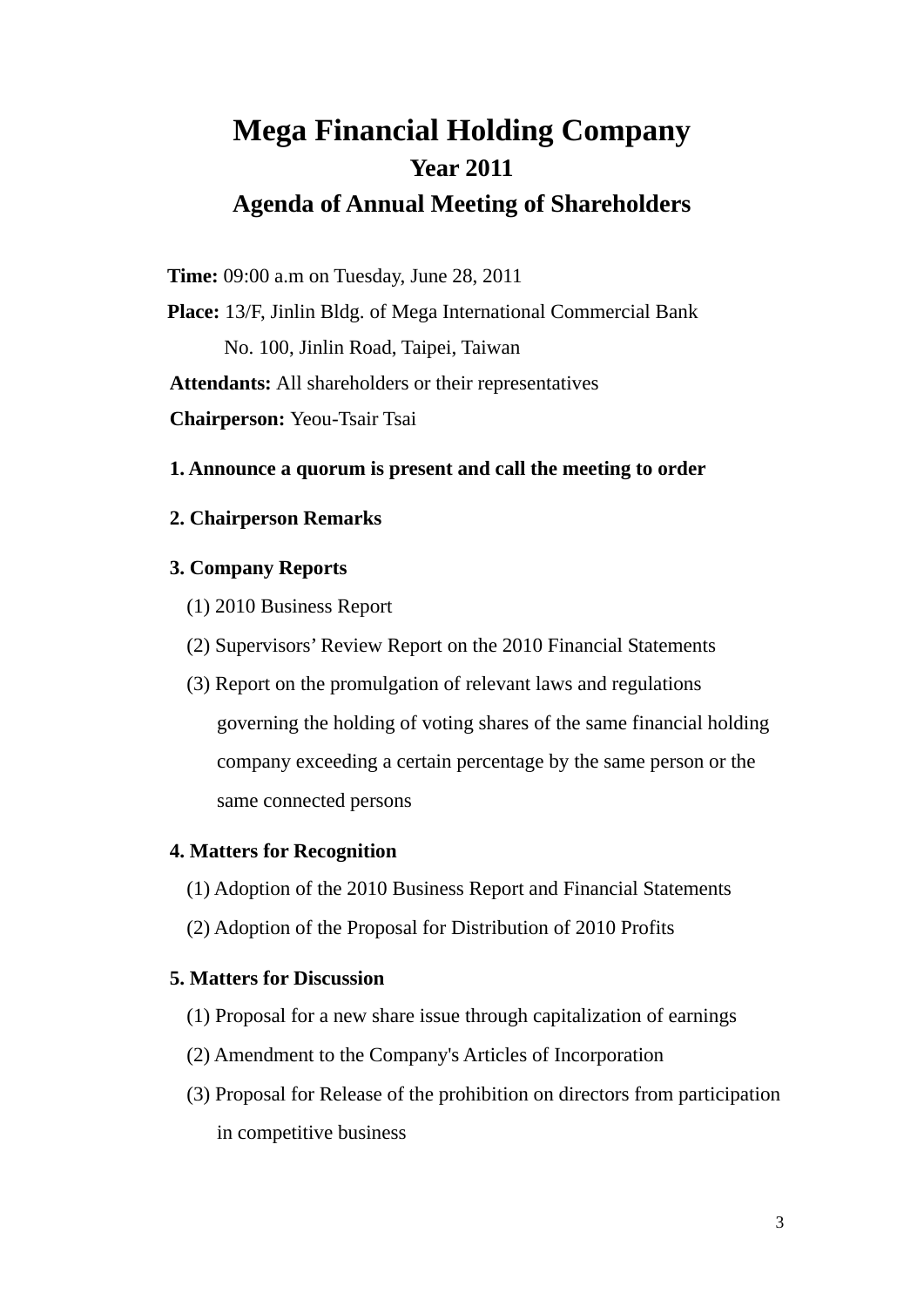- **6. Questions and Motions**
- **7. Adjournment**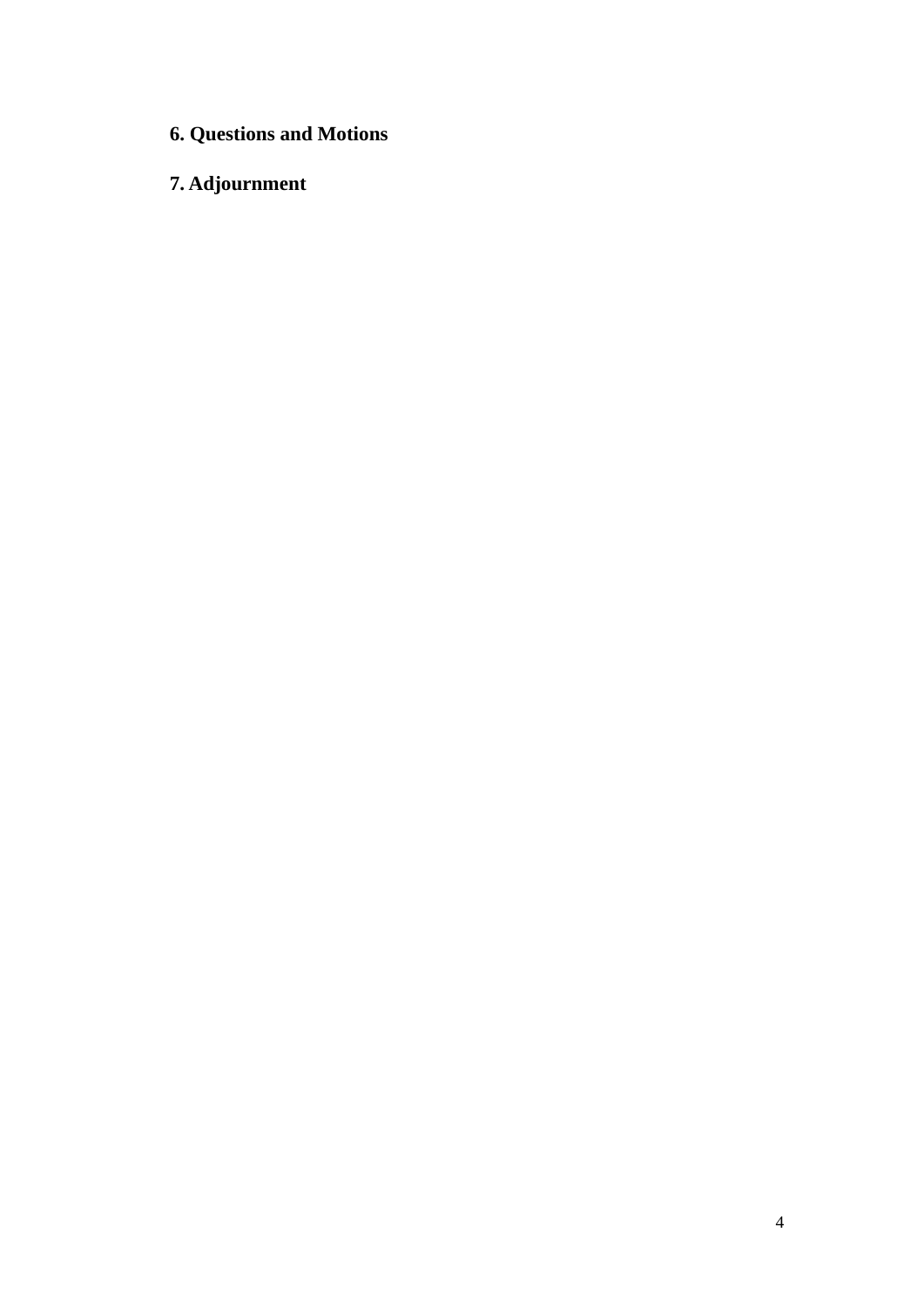# **Company Reports**

1. 2010 Business Report

Explanation: The 2010 Business Report is attached as Attachment 1 (omitted).

- 2. Supervisors' Review Report on the 2010 Financial Statements Explanation: The 2010 Supervisors' Review Report is attached as Attachment 2.
- 3. Report on the promulgation of relevant laws and regulations governing the holding of voting shares of the same financial holding company exceeding a certain percentage by the same person or the same connected persons

Explanation:

- (1) It is handled in accordance with the Letter No.09460011530 Jin Kuan Yin (6) Tze dated Dec. 28, 2005 issued by the Financial Supervisory Commission.
- (2) The announcement of the relevant laws and regulations is as follows:
	- (i) where a same person or same affiliated person who individually, jointly or collectively holds more than 5% of the financial holding company's outstanding voting shares shall report such fact to the competent authority within 10 days from the day of such holding; the same provision shall apply to each cumulative increase or decrease in the shares of the same person or same affiliated person by more than 1% thereafter.
	- (ii) where a same person or same affiliated person who intends to individually, jointly or collectively acquire more than 10%, 25% or 50% of the financial holding company's outstanding voting shares shall apply for prior approval of the competent authority.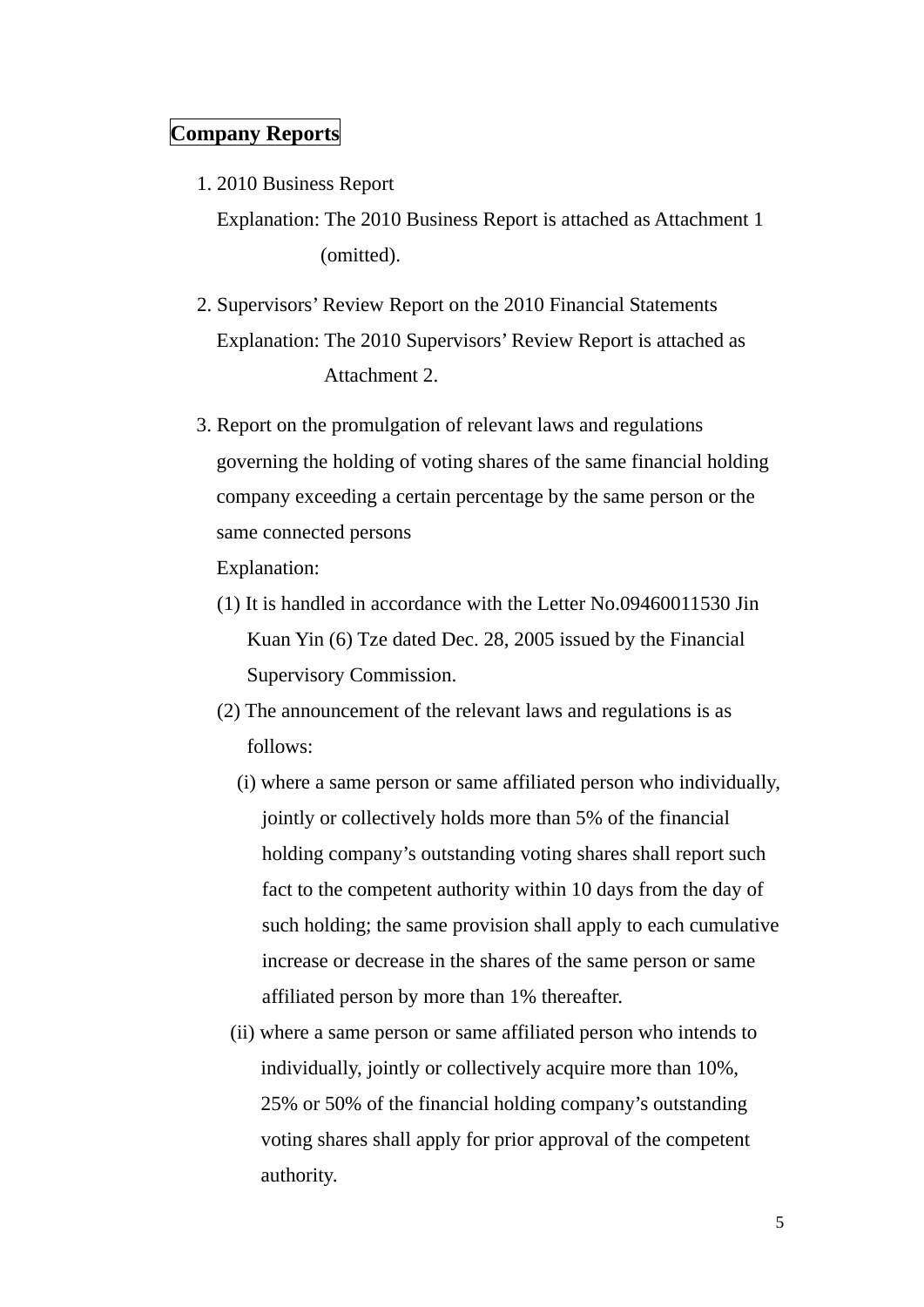- (iii)where the same person or the same affiliated person who holds voting shares issued by a financial holding company without filing a report with the competent authority or obtaining approval from the competent authority in accordance with relevant provisions prescribed, the excess shares held by such same person or same affiliated person shall not have voting rights and shall be disposed of within the given period prescribed by the competent authority.
- (3) Please refer to Articles 4, 5 and 6 of the Financial Holding Company Act and rules governing the holding of voting shares of the same financial holding company exceeding a certain percentage by the same person or the same connected persons. In the event of violation, please refer to Articles 16 and 60 of the same Act and Paragraph 1 of Article 3 and Article 13 of the "Regulations Governing Qualification Requirements for the Promoter or Responsible Persons of Financial Holding Companies and Concurrent Serving Restrictions and Matters for Compliance by the Responsible Persons of a Financial Holding Company".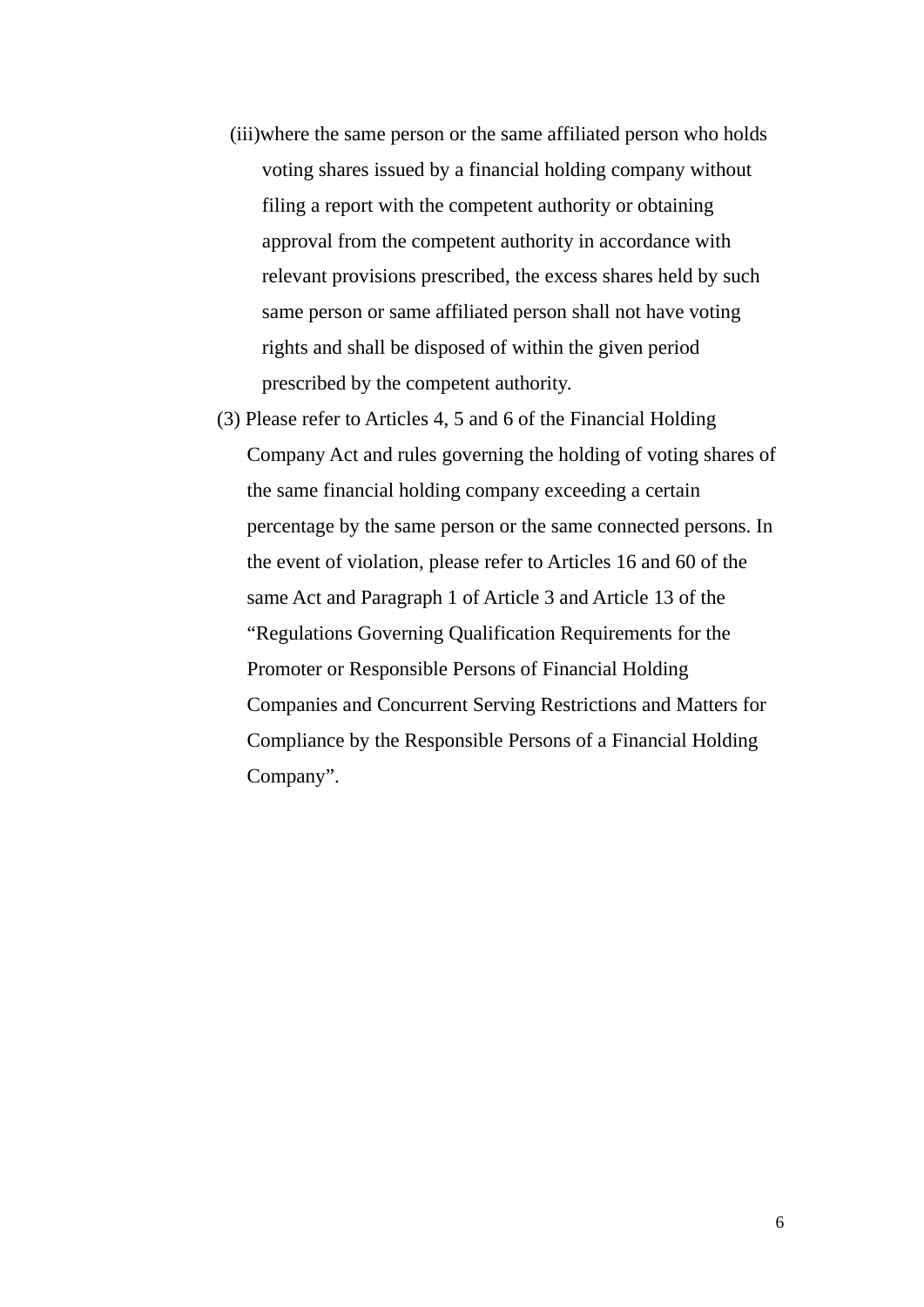## **Matters for Recognition**

(Proposed by the Board)

**Proposal 1**: Adoption of the 2010 Business Report and Financial **Statements** 

Explanation: The Company and its subsidiaries' consolidated financial statements were audited by independent auditors, Li, Chang-Chou and Lee, Hsiu-Ling of PricewaterhouseCoopers, Taiwan. The 2010 Business Report and Financial Statements are attached as Attachment 1 (omitted) and 3.

Resolution:

(Proposed by the Board)

**Proposal 2**: Adoption of the Proposal for Distribution of 2010 Profits Explanation:

- (1) The proposal is handled in accordance with Article 228 of the Company Act and Article 33 of the Company's Articles of Incorporation.
- (2) The Company's 2010 earnings is NT\$15,110,720,506 which was audited by PricewaterhouseCoopers, Taiwan. After adding beginning retained earning NT\$3,713,960,137, and lessing the legal reserve NT\$1,511,072,051, the distributable earnings is NT\$17,313,608,592. According to the Company's Articles of Incorporation and related regulation, it is proposed to be distributed as follows (Attachment 4):
	- (i) NT\$ 0.9 per share in cash with aggregate cash dividends of NT\$9,953,483,614.
	- (ii) NT\$ 0.2 per share in stock with aggregate stock dividends of NT\$2,211,885,240.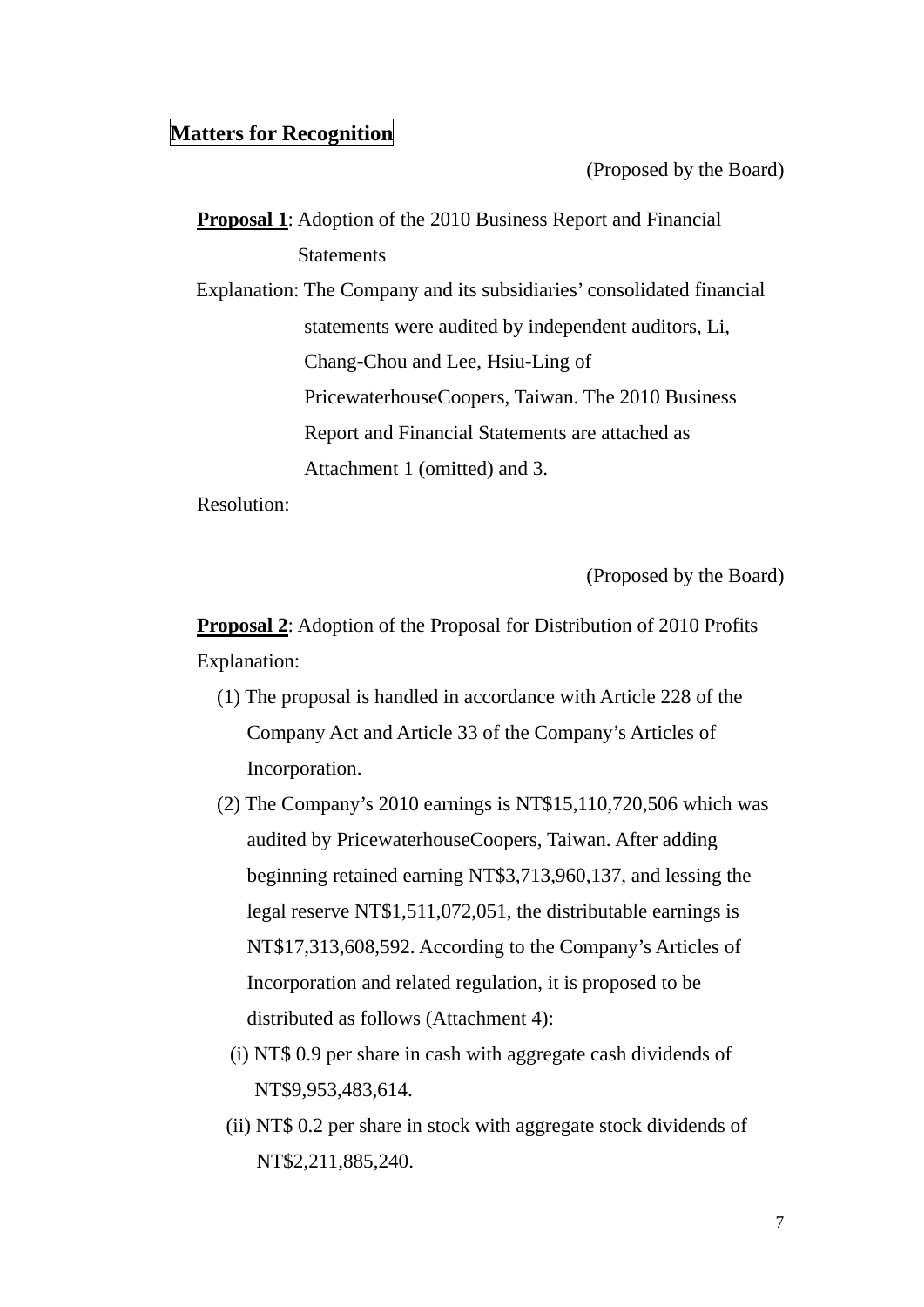- (iii) Remuneration to directors and supervisors in cash NT\$67,998,000, and employees profit sharing in cash for NT\$10,892,000.
- (3) To accommodate the adoption of income tax integration, the 2010 earnings shall be distributed first.
- (4) After this proposal is approved by the annual general shareholders' meeting, the board is authorized to set the ex-dividend date, and after authority approves the stock dividends, the board is authorized to set the ex-right date.
- (5) If shares outstanding number is altered due to share buyback, transfer, conversion, cancellation of treasury shares or other circumstances that affect dividend pay out ratio, the board is authorized to make the necessary adjustment on the pay out ratio.
- (6) If this proposal requires adjustment due to amendment of regulation, order from regulator or changes from external factors, the board is authorized to make the necessary adjustment.

Resolution: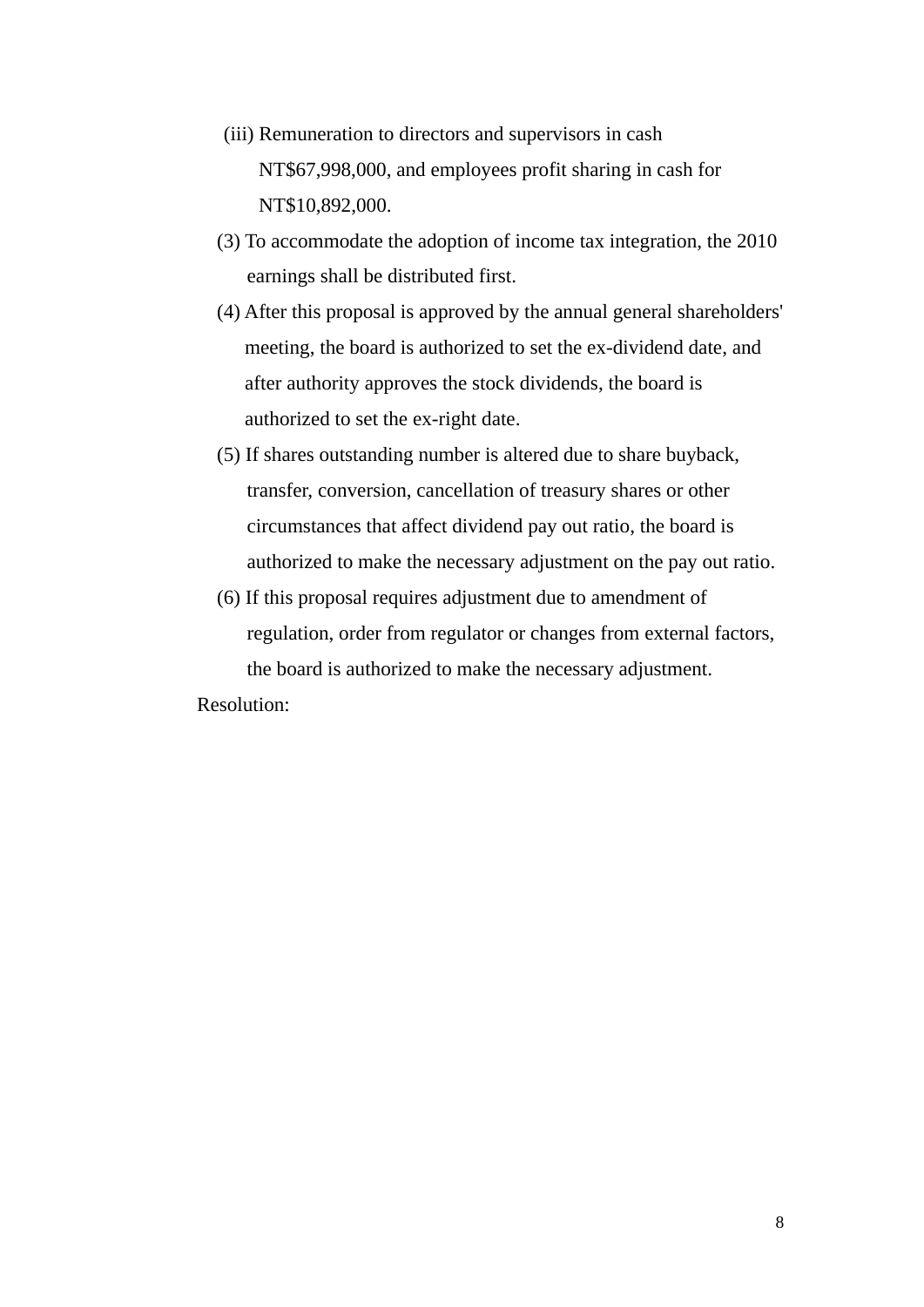## **Matters for Discussion**

(Proposed by the Board)

# **Proposal 1**: Proposal for a new share issue through capitalization of earnings

Explanation:

- (1) To strengthen financial structure and raise capital adequacy ratio, the Company, in accordance with Article 240 of the Company Act, proposes to appropriate NT\$2,211,885,240 from 2010 earnings as capital for issuance of new 221,188,524 shares, with par value of NT\$10 per share.
- (2) The Company's authorized capital is NT\$120,000,000,000, and paid-in capital is NT\$110,594,262,380. After capitalization of retained earnings of NT\$2,211,885,240, the Company's paid-in capital is NT\$112,806,147,620.
- (3) After this proposal is approved by the annual general shareholders' meeting and official authorities, the board is authorized to set the ex-right date. 20 free shares will be distributed per one thousand shares based on the shareholding percentage recorded in the shareholders register on the ex-right date. If the stock dividends include any fractional shares which are less than one full share, the shareholders may go to the Company's stock agent to form one full share by pooling together of their fractional shares within 5 days after the ex-right date, otherwise the distribution will be made in the form of cash in a dollar amount. The Chairman is authorized by the board to contact specific persons to subscribe remainder fractional shares at par value.
- (4) Rights and obligations of the newly issued shares are same as the existing shares.
- (5) If shares outstanding number is altered due to share buyback,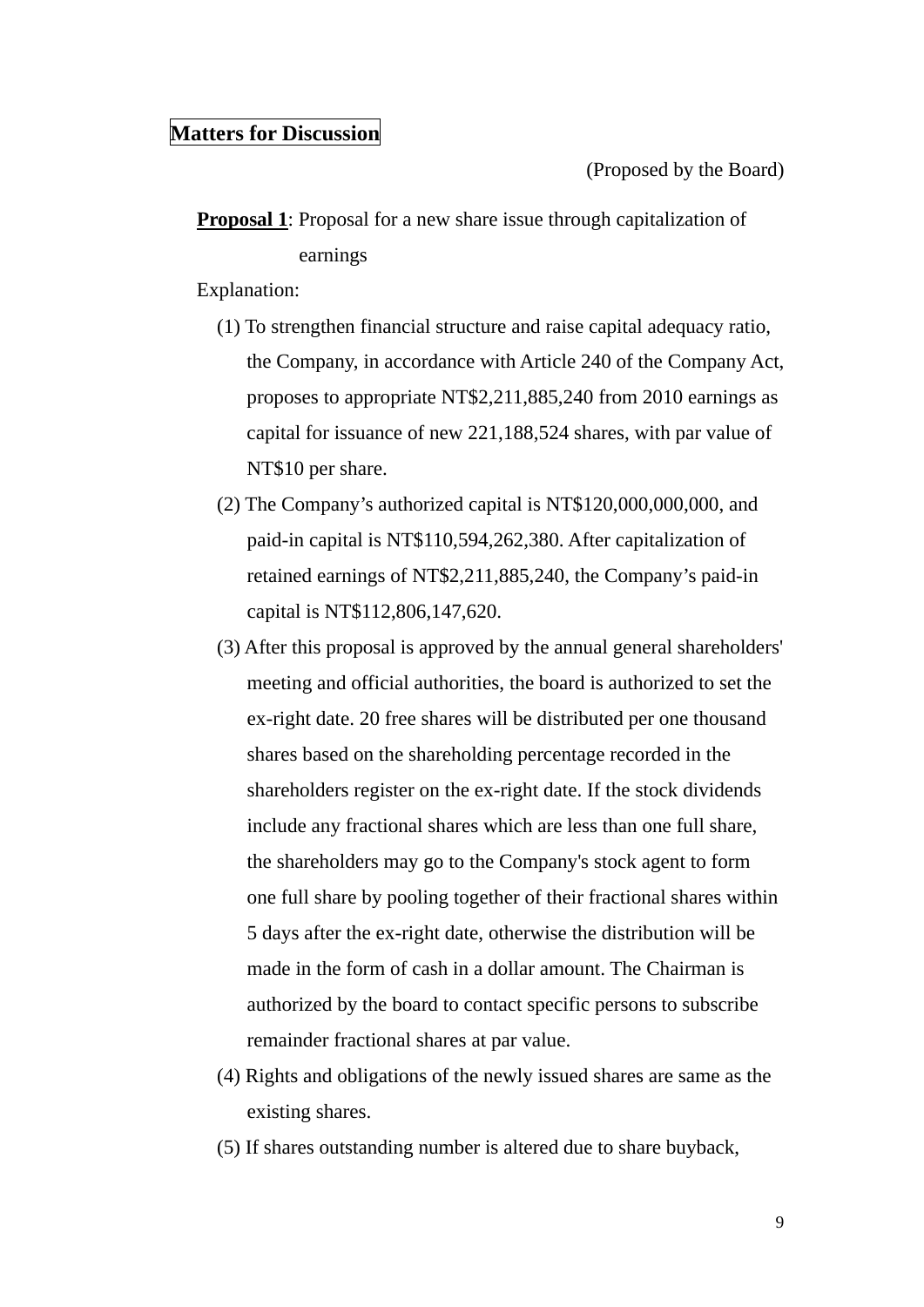transfer, conversion, cancellation of treasury shares or other circumstances that affect dividend pay out ratio, the board is authorized to make the necessary adjustment on the pay out ratio.

(6) If this proposal requires adjustment due to amendment of regulation, order from regulator or changes from external factors, the board is authorized to make the necessary adjustment.

Resolution:

(Proposed by the Board)

**Proposal 2**: Amendment to the Company's Articles of Incorporation Explanation:

- (1) It is proposed to amend the Company's Articles of Incorporation according to the regulations governing the remuneration committee. The major amendments are briefed as follows:
- (i) Article 19-1:

It is proposed to prescribe that the Company shall establish a remuneration committee according to the Article 14-6 of Securities and Exchange Act.

(ii) Article 29:

To further implement group policies and strengthen subsidiary supervision, it is proposed that the limit on number of executive vice president be lifted.

(2) A Comparison Table for Amended Articles of Incorporations is attached as Attachment 5 (omitted).

Resolution: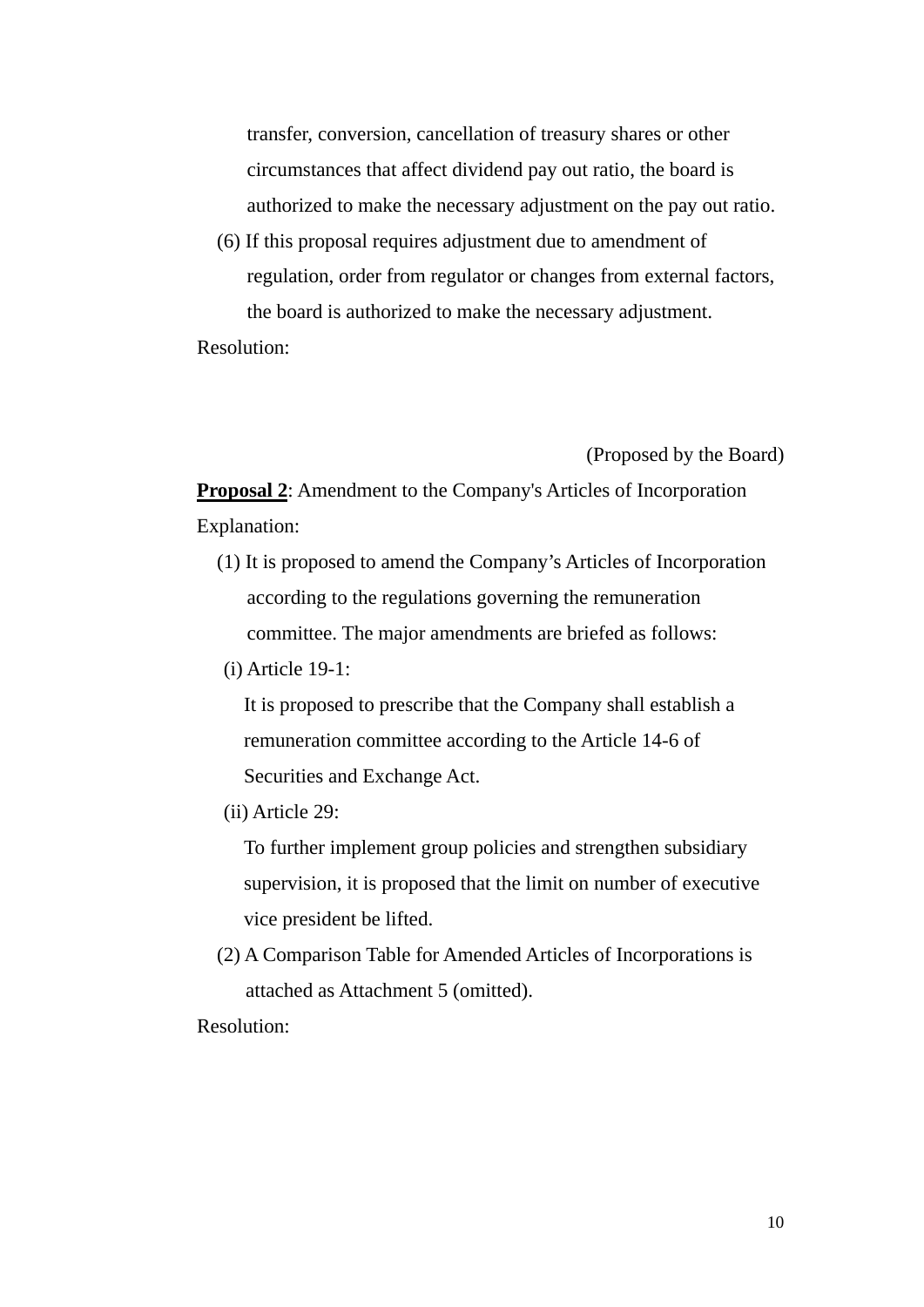**Proposal 3**: Proposal for Release of the Prohibition on Directors from Participation in Competitive Business.

Explanation:

- (1) In accordance with Article 209 of the Company Act, a director who does anything for himself or on behalf of another person that is within the scope of the company's business, shall explain to the meeting of shareholders the essential contents of such an act and secure its approval.
- (2) Directors who participate in the operations of another company that has the same or similar business scope to that of the Company, who have not obtained the approval from the shareholders' meeting, hereby requests the approval of the shareholders' meeting to release the prohibition on directors from participation in competitive business in accordance with Article 209 of the Company Act. Details of the above referenced competition activities of the directors are as follows:

| Name of Director | <b>Concurrent Position</b>                     | <b>Position Held</b>        |
|------------------|------------------------------------------------|-----------------------------|
|                  | Mega Int'l Commercial Bank Co., Ltd.           | Chairman                    |
|                  | National Credit Card Center of R.O.C.          | Director                    |
| Yeou-Tsair Tsai  | Taiwan Futures Exchange Corporation            | Director                    |
|                  | <b>Taiwan Asset Management Corporation</b>     | Director                    |
|                  | Taipei Financial Center Corporation            | Director                    |
|                  | Chun-Tien Cheng   Mega Bills Finance Co., Ltd. | <b>Independent Director</b> |
| Song-Chin Su     | Mega Securities Co., Ltd.                      | <b>Independent Director</b> |

Resolution: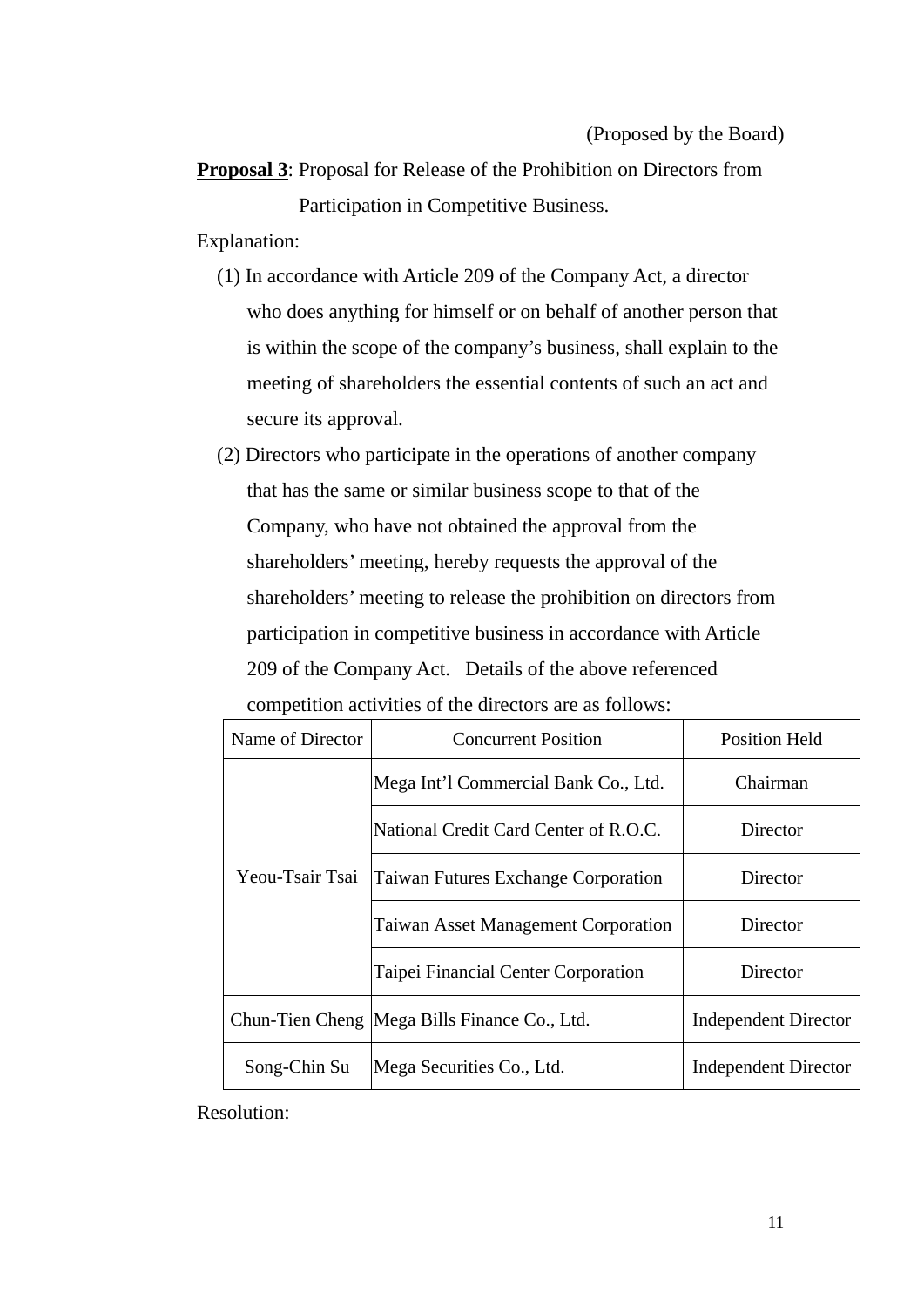**Questions and Motions**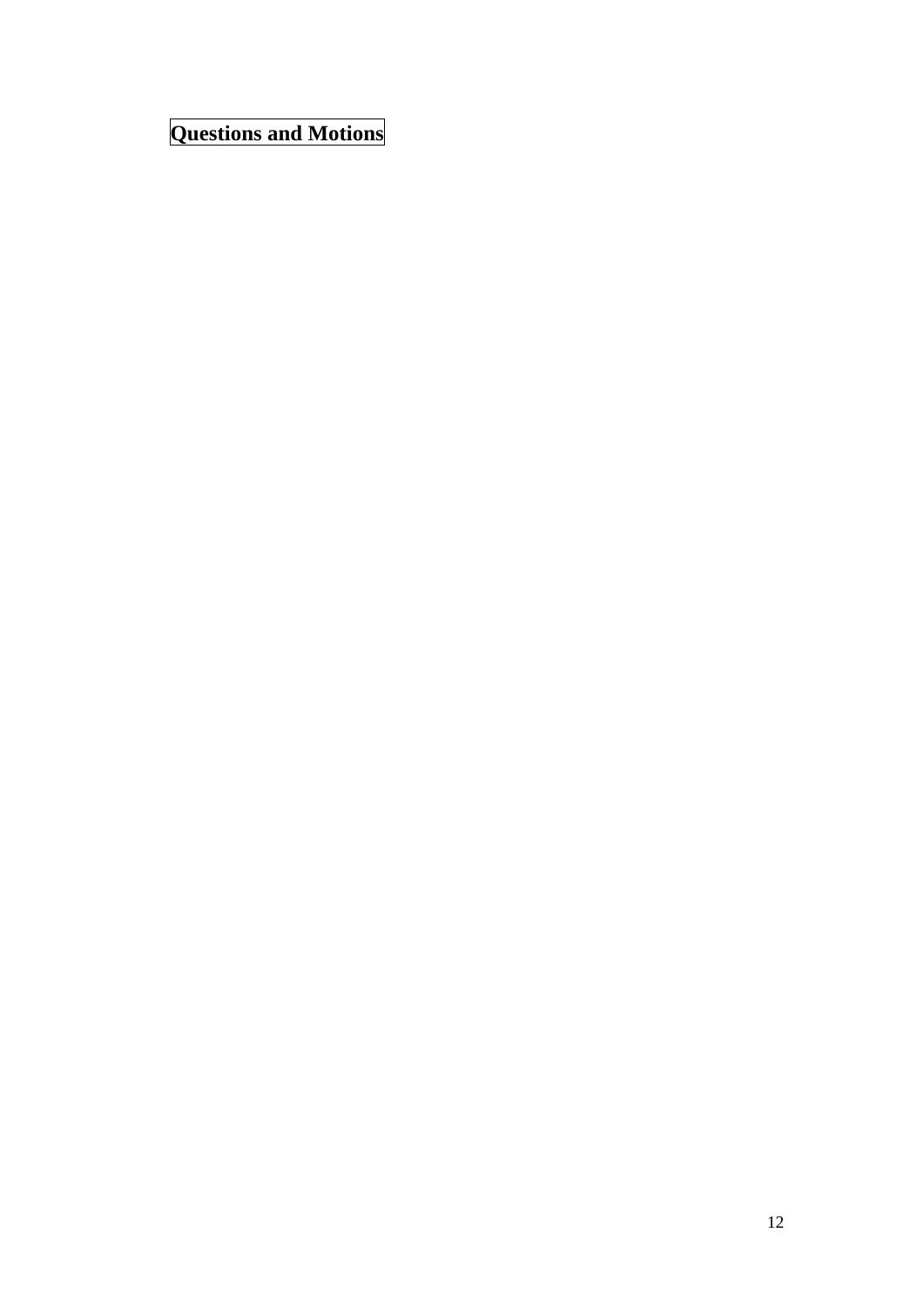## **Attachment 2**

### **Supervisors' Review Report**

 The Board of Directors of the Company has compiled and delivered the business report, the consolidated financial statements, and the proposal for distribution of earnings for 2010. Wherein, the consolidated financial statements were audited by CPA Li, Chang-Chou and Lee, Hsiu-Ling of PricewaterhouseCoopers. The Supervisors have examined the above statements and found nothing out of order and thus prepared this report in accordance with Article 219 of the Company Act and Article 36 of the Securities and Exchange Act for your ratification.

To:

2011 General Shareholders' Meeting Mega Financial Holding Co., Ltd.

> Supervisor: Oliver Fang-Lai Yu Supervisor: Yaw-Chung Liao Supervisor: Kuo-Hui Hsiao Supervisor: Justin Jan-Lin Wei Supervisor: Joanne Ling

> > Date: April 26, 2011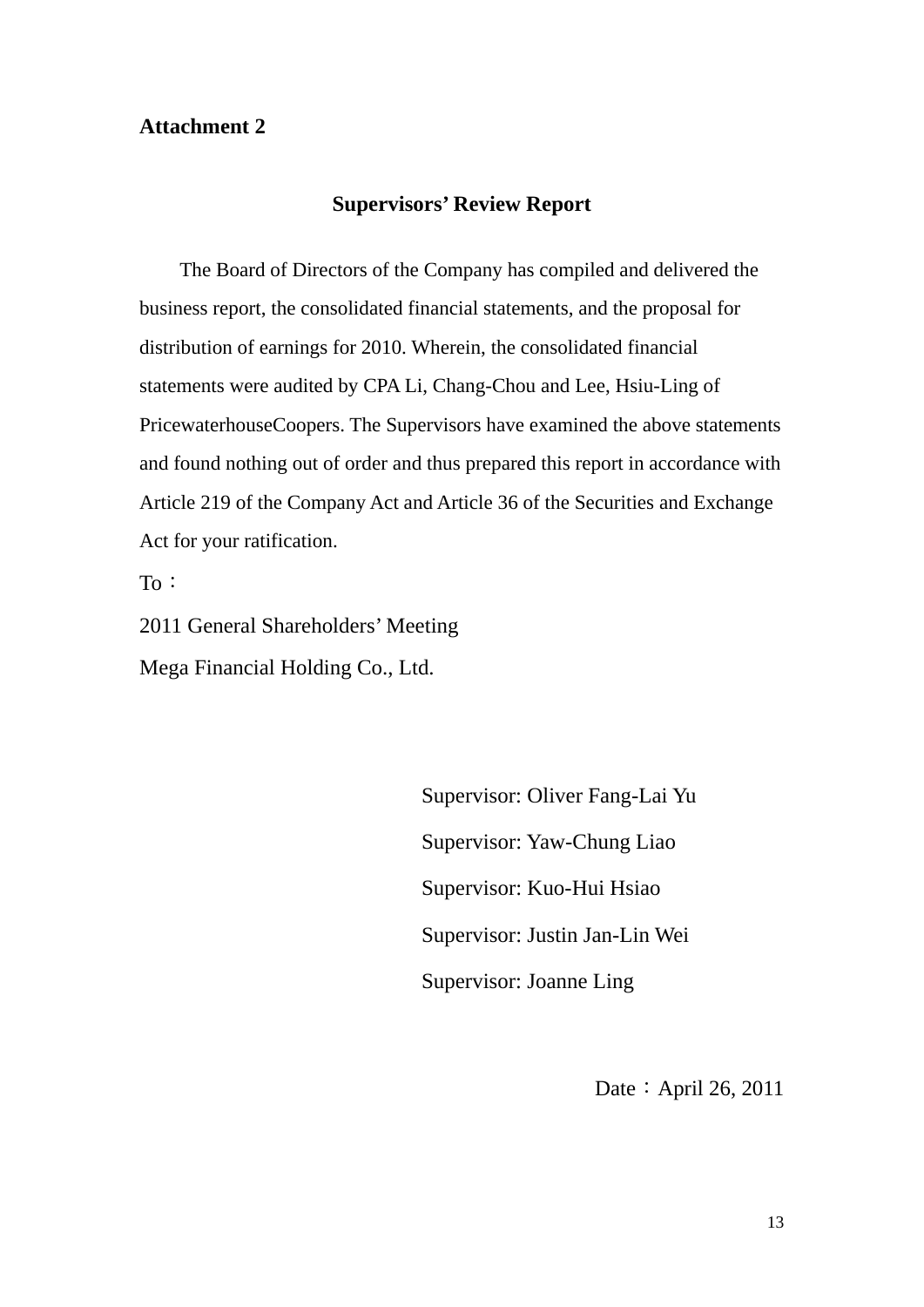## **Attachment 3**

#### **Report of Independent Accountants**

The Board of Directors and Stockholders

Mega Financial Holding Co., Ltd.

We have audited the accompanying consolidated balance sheets of Mega Financial Holding Co., Ltd. and its subsidiaries as of December 31, 2010 and 2009, and the related consolidated statements of income, of changes in stockholders' equity and of cash flows for the years then ended. These financial statements are the responsibility of the Company's management. Our responsibility is to express an opinion on these financial statements based on our audits.

We conducted our audits in accordance with the "Rules Governing the Audit of Financial Statements of Financial Institutions by Certified Public Accountants" and generally accepted auditing standards in the Republic of China. Those standards require that we plan and perform the audit to obtain reasonable assurance about whether the consolidated financial statements are free of material misstatement. An audit includes examining, on a test basis, evidence supporting the amounts and disclosures in the consolidated financial statements. An audit also includes assessing the accounting principles used and significant estimates made by management, as well as evaluating the overall consolidated financial statement presentation. We believe that our audits provide a reasonable basis for our opinion.

In our opinion, the consolidated financial statements referred to above present fairly, in all material respects, the financial position of Mega Financial Holding Co., Ltd. and its subsidiaries as of December 31, 2010 and 2009, and the results of their operations and their cash flows for the years then ended in conformity with the "Regulations Governing the Preparation of Financial Reports by Financial Holding Companies", "Regulations Governing the Preparation of Financial Reports by Publicly Held Banks", "Regulations Governing the Preparation of Financial Reports by Publicly Held Bills Finance Companies", "Regulations Governing the Preparation of Financial Reports by Securities Firms", "Regulations Governing the Preparation of Financial Reports by Futures Commission Merchants", "Regulations Governing the Preparation of Financial Reports by Industry of Property and Casualty Insurance", "Regulations Governing the Preparation of Financial Reports by Securities Issuers" and accounting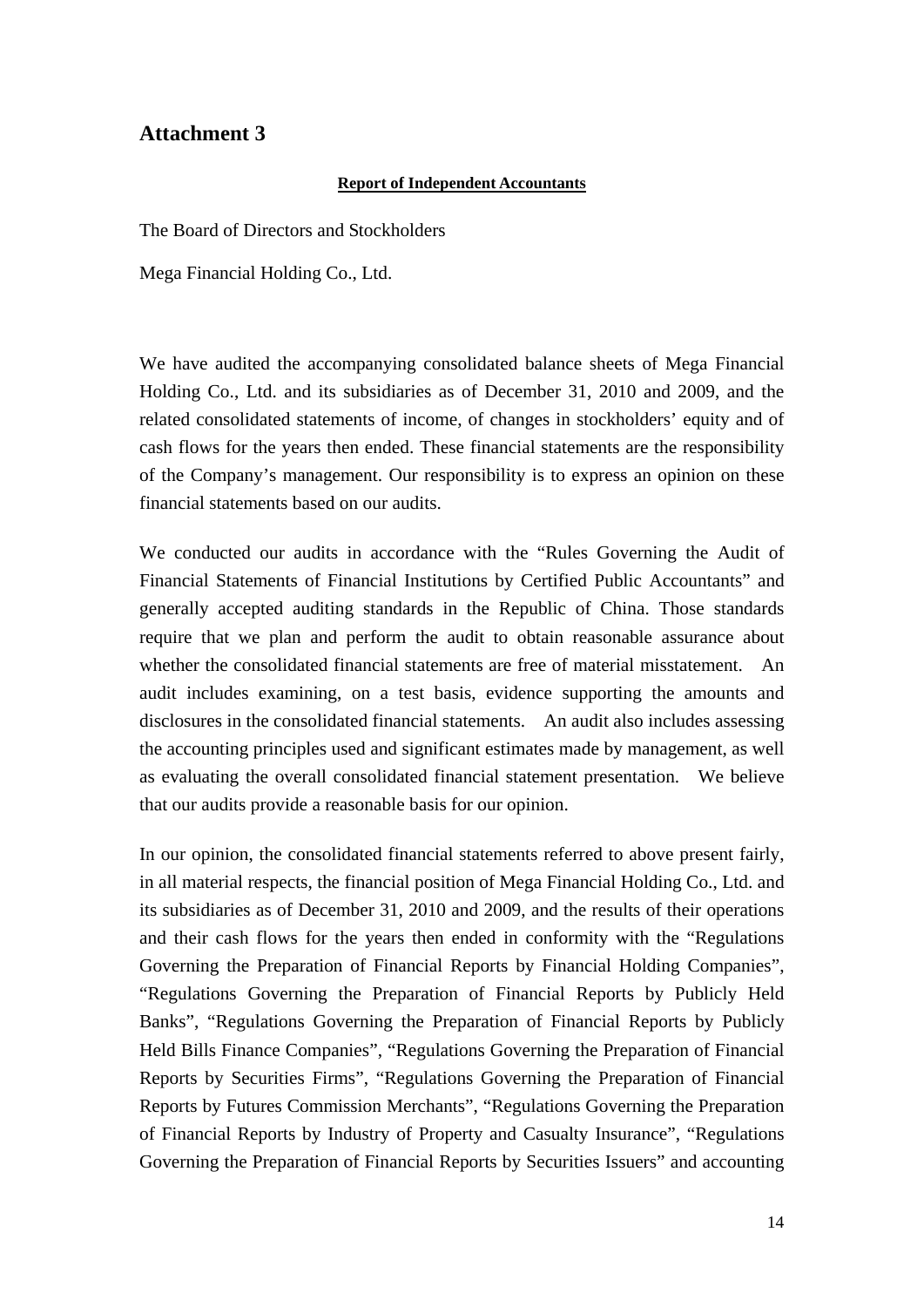principles generally accepted in the Republic of China.

The consolidated financial statements of Mega Financial Holding Co., Ltd. and its subsidiaries as of and for the year ended December 31, 2010 expressed in US dollars were translated from the New Taiwan dollar consolidated financial statements using the exchange rate of US\$1:NT\$29.86 as of December 31, 2010 solely for the convenience of the readers. This basis of translation is not in accordance with generally accepted accounting principles in the Republic of China.

#### March 14, 2011

The accompanying consolidated financial statements are not intended to present the financial position and results of operations and cash flows in accordance with accounting principles generally accepted in countries and jurisdictions other than the Republic of China. The standards, procedures and practices in the Republic of China governing the audit of such consolidated financial statements may differ from those generally accepted in countries and jurisdictions other than the Republic of China. Accordingly, the accompanying consolidated financial statements and report of independent accountants are not intended for use by those who are not informed about the accounting principles or auditing standards generally accepted in the Republic of China, and their applications in practice.

**-------------------------------------------------------------------------------------------------------**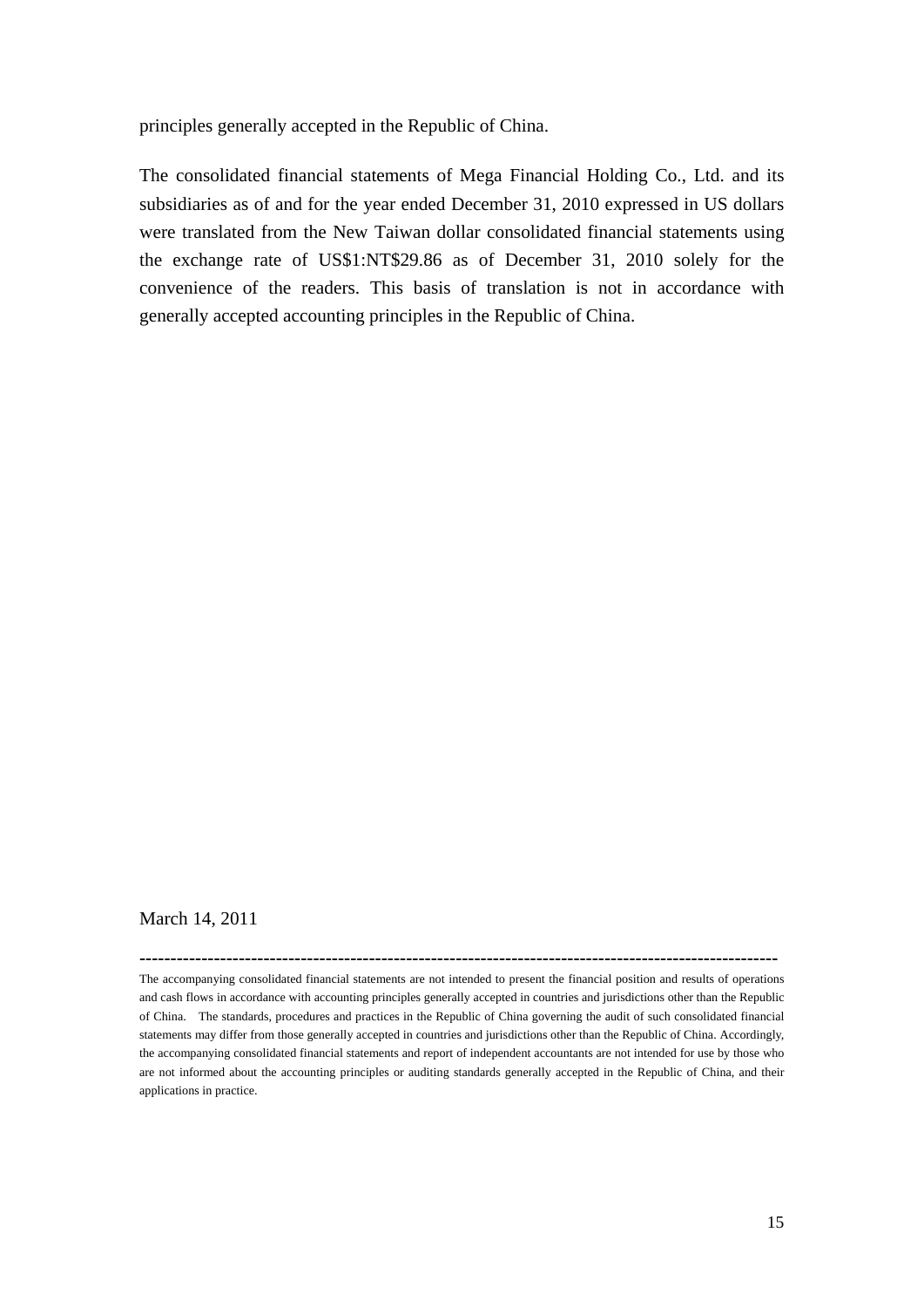#### MEGA FINANCIAL HOLDING CO., LTD. AND ITS SUBSIDIARIES

CONSOLIDATED BALANCE SHEETS

DECEMBER 31, 2010 AND 2009

(EXPRESSED IN THOUSANDS OF DOLLARS)

|                                                                           |               | 2010 |              | 2009          |                                                                          |     | 2010           |            |      | 2009          |
|---------------------------------------------------------------------------|---------------|------|--------------|---------------|--------------------------------------------------------------------------|-----|----------------|------------|------|---------------|
| <b>ASSETS</b>                                                             | NT\$          |      | US\$         | NT\$          | LIABILITIES AND STOCKHOLDERS' EQUITY                                     |     | NT\$           | US\$       |      | NT\$          |
| Cash and cash equivalents (Notes 4 (1) and 5)                             | 271,737,992   |      | 9,100,402 \$ | 314,204,440   | Due to the Central Bank and financial institutions (Notes 4 (14) and 5)  | \$. | 322,704,165 \$ | 10,807,239 | - \$ | 410,577,424   |
| Due from the Central Bank and call loans to banks (Note 4 (2))            | 126,448,073   |      | 4,234,698    | 90,674,726    | Funds borrowed from the Central Bank and other banks (Note 4 (15))       |     | 38,568,640     | 1,291,649  |      | 43,320,303    |
| Financial assets at fair value through profit or loss (Notes 4 (3) and 6) | 162,320,183   |      | 5,436,041    | 127,525,330   | Commercial paper payable, net (Note 4 (16))                              |     | 8,862,396      | 296,798    |      | 7,105,666     |
| Bills and bonds purchased under resale agreements                         | 1,783,691     |      | 59,735       | 796,095       | Financial liabilities at fair value through profit or loss (Note 4 (17)) |     | 30,019,921     | 1,005,356  |      | 35,384,545    |
| Receivables, net (Notes 4 (4) and 6)                                      | 147,486,410   |      | 4,939,264    | 121,305,198   | Bills and bonds sold under repurchase agreements (Note 4 (18))           |     | 181,816,680    | 6,088,971  |      | 171,365,526   |
| Bills discounted and loans, net (Notes 4 (5) and 5)                       | 1,336,834,541 |      | 44,770,078   | 1,281,835,254 | Payables (Notes 4 (19) and 5)                                            |     | 71,412,873     | 2,391,590  |      | 57,498,958    |
| Available-for-sale financial assets, net (Notes 4 (7) and 6)              | 185,898,407   |      | 6,225,667    | 233,016,512   | Deposits and remittances (Notes 4 (20) and 5)                            |     | 1,558,573,139  | 52,196,020 |      | 1,484,004,073 |
| Held-to-maturity financial assets, net (Notes 4 (8) and 6)                | 217,839,872   |      | 7,295,374    | 263,152,861   | Bonds payable (Note 4 (21))                                              |     | 53,050,000     | 1,776,624  |      | 50,153,000    |
| Equity investments accounted for by the equity method, net (Note 4 (9))   | 2,574,762     |      | 86,228       | 2,727,944     | Other loans (Notes 4 (22) and 6)                                         |     | 11,168,000     | 374,012    |      | 11,266,600    |
| Other financial assets, net (Notes 4 (10) and 6)                          | 23,460,086    |      | 785,669      | 24,870,737    | Accrued pension liability (Note 4 (23))                                  |     | 1,805,559      | 60,467     |      | 1,955,840     |
| Real estate investments, net (Note 4 (11) and 6)                          | 468,997       |      | 15,707       | 514,113       | Reserve for operations and liabilities (Note 4 (24))                     |     |                |            |      |               |
| Property and equipment, net (Notes 4 (12) and 6)                          | 21,139,449    |      | 707,952      | 23,176,304    | Reserve for insurance                                                    |     | 9,209,879      | 308,435    |      | 7,288,236     |
| Intangible assets, net                                                    | 236,768       |      | 7,929        | 323,719       | Other reserves                                                           |     | 4,967,231      | 166,351    |      | 6,736,648     |
| Other assets, net (Notes 4 (13) and 6)                                    | 11,478,692    |      | 384,416      | 13,408,350    | Other financial liabilities (Note 4(25))                                 |     | 7,357,699      | 246,407    |      | 4,660,368     |
|                                                                           |               |      |              |               | Other liabilities (Notes $4(12),(26)$ )                                  |     | 8,951,015      | 299,766    |      | 9,918,901     |
|                                                                           |               |      |              |               | <b>Total Liabilities</b>                                                 |     | 2,308,467,197  | 77,309,685 |      | 2,301,236,088 |
|                                                                           |               |      |              |               | Stockholders' Equity                                                     |     |                |            |      |               |
|                                                                           |               |      |              |               | Capital stock                                                            |     |                |            |      |               |
|                                                                           |               |      |              |               | Common stock (Note 4 (27))                                               |     | 110,594,262    | 3,703,760  |      | 110,594,262   |
|                                                                           |               |      |              |               | Capital surplus (Note 4 (28))                                            |     | 43,426,403     | 1,454,334  |      | 43,426,403    |
|                                                                           |               |      |              |               | Retained earnings (Note 4 (29))                                          |     |                |            |      |               |
|                                                                           |               |      |              |               | Legal reserve                                                            |     | 16,787,828     | 562,218    |      | 15,354,639    |
|                                                                           |               |      |              |               | Special reserve                                                          |     | 354,967        | 11,888     |      | 354,967       |
|                                                                           |               |      |              |               | Unappropriated retained earnings                                         |     | 18,824,681     | 630,431    |      | 16,206,576    |
|                                                                           |               |      |              |               | Equity adjustments                                                       |     |                |            |      |               |
|                                                                           |               |      |              |               | Unrealized revaluation increments                                        |     | 2,319,945      | 77,694     |      | 2,319,945     |
|                                                                           |               |      |              |               | Cumulative translation adjustments                                       |     | 829,397        | 27,776     |      | 1,598,513     |
|                                                                           |               |      |              |               | Unrealized gains on financial instruments                                |     | 7,733,637      | 258,996    |      | 5,799,275     |
|                                                                           |               |      |              |               | Minority interest                                                        |     | 369,606        | 12,378     |      | 640,915       |
|                                                                           |               |      |              |               | <b>Total Stockholders' Equity</b>                                        |     | 201,240,726    | 6,739,475  |      | 196,295,495   |
|                                                                           |               |      |              |               | Commitments and Contingent Liabilities (Note 7)                          |     |                |            |      |               |
|                                                                           |               |      |              |               | Significant Subsequent Events (Note 9)                                   |     |                |            |      |               |
| TOTAL ASSETS                                                              | 2.509.707.923 |      | 84,049,160   | 2.497.531.583 | TOTAL LIABILITIES AND STOCKHOLDERS' EQUITY                               |     | 2.509.707.923  | 84,049,160 | -S   | 2.497.531.583 |

The accompanying notes are an integral part of these consolidated financial statements.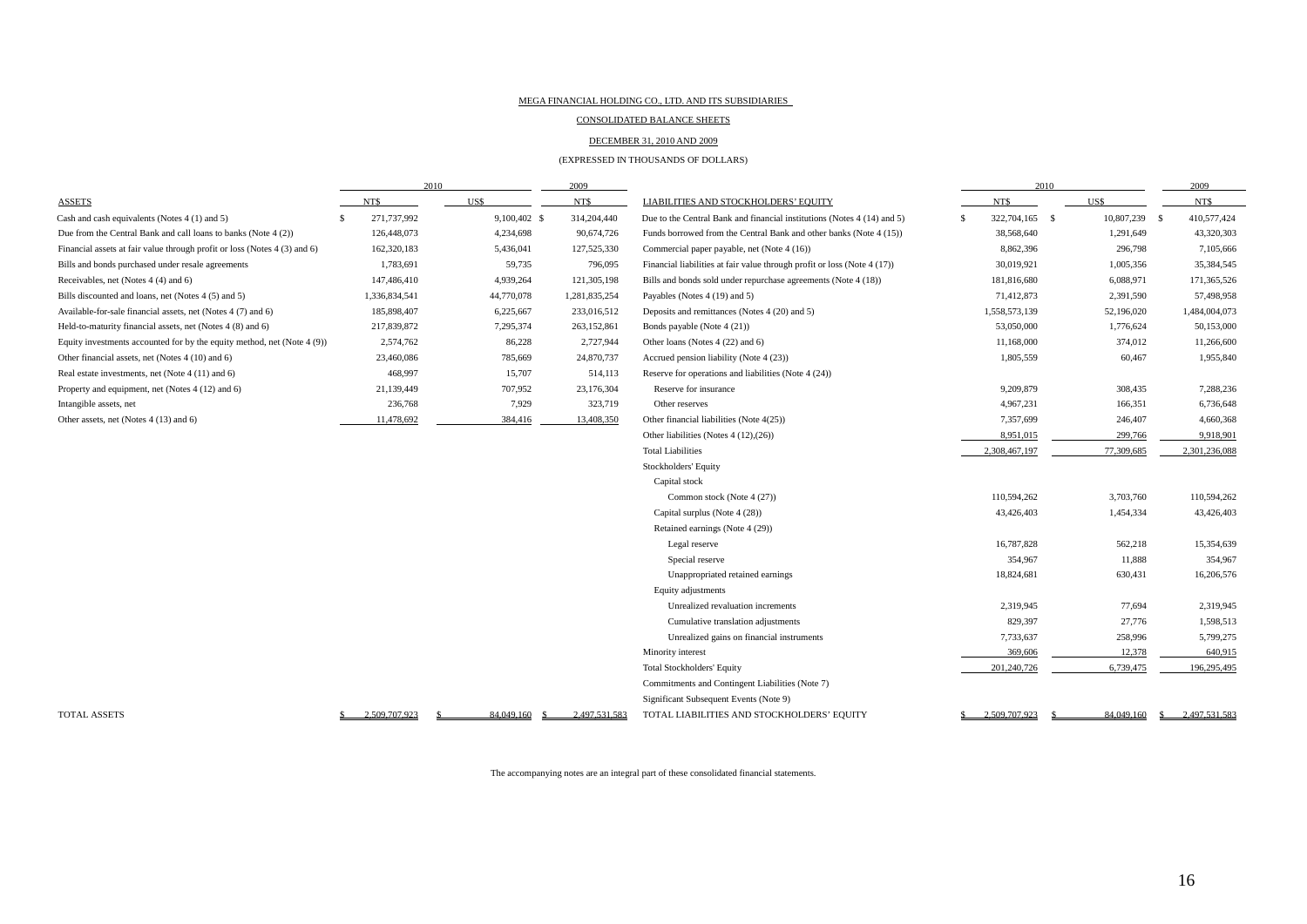#### MEGA FINANCIAL HOLDING CO., LTD. AND ITS SUBSIDIARIES CONSOLIDATED STATEMENTS OF INCOME FOR THE YEARS ENDED DECEMBER 31, 2010 AND 2009 (EXPRESSED IN THOUSANDS OF DOLLARS, EXCEPT EARNINGS PER SHARE AMOUNTS)

|                                                                | 2010                           |                         | 2009                                               |                 |                      |                      |
|----------------------------------------------------------------|--------------------------------|-------------------------|----------------------------------------------------|-----------------|----------------------|----------------------|
|                                                                | NT\$                           | US\$                    |                                                    |                 | NT\$                 |                      |
| Interest income (Note 5)                                       | \$<br>36,120,844               |                         | 1,209,673                                          | $\mathcal{S}$   |                      | 41,466,789           |
| Less: Interest expense (Note 5)                                | $11,057,015$ ) (               |                         | $370,295$ )                                        |                 |                      | 14,991,088)          |
| Interest income, net                                           | 25,063,829                     |                         | 839,378                                            |                 |                      | 26,475,701           |
| Revenues other than interest income, net                       |                                |                         |                                                    |                 |                      |                      |
| Service fee revenue and commissions, net (Notes (4)30 and 5)   | 9,543,624                      |                         | 319,612                                            |                 |                      | 9,539,248            |
| Insurance revenue, net                                         | 1,137,297                      |                         | 38,088                                             |                 |                      | 1,359,971            |
| Gain from financial assets and liabilities at fair value       |                                |                         |                                                    |                 |                      |                      |
| through profit or loss                                         | 1,997,917                      |                         | 66,909                                             |                 |                      | 4,727,713            |
| Realized gain on available-for-sale financial assets, net      | 1,247,843                      |                         | 41,790                                             |                 |                      | 2,070,532            |
| Realized gain (loss) on held-to-maturity financial assets, net | 21,990                         |                         | 736 (                                              |                 |                      | 179,844)             |
| Investment income from equity investments accounted for        |                                |                         |                                                    |                 |                      |                      |
| by the equity method                                           | 183,496                        |                         | 6,145                                              |                 |                      | 185,015              |
| Gain on real estate investments                                | 1,953                          |                         | 65                                                 |                 |                      | 2,016                |
| Foreign exchange gain                                          | 2,021,343                      |                         | 67,694                                             |                 |                      | 1,954,631            |
| (Loss) gain on disposal of assets                              | $3,137$ ) (                    |                         | 105)                                               |                 |                      | 1,030,363            |
| Loss on asset impairment (Note 4 (34))                         | $1,081,420$ ) (                |                         | $36,216$ ) $($                                     |                 |                      | 1,993,320)           |
| Gain on financial assets carried at cost, net                  | 579,677                        |                         | 19,413                                             |                 |                      | 462,158              |
| Bad debts and overdue accounts recovered, net                  | 200,801                        |                         | 6,725                                              |                 |                      | 55,551               |
| Other losses (Note 4(7))                                       | $3,007,951$ )(                 |                         | $100,735$ (                                        |                 |                      | 108,939)             |
| Other reserves (Note 4(7))                                     | 2,193,593                      |                         | 73,463 (                                           |                 |                      | 1,044,399)           |
| Other revenue other than interest income, net                  | 1,875,985                      |                         | 62,826                                             |                 |                      | 1,895,905            |
| Net revenue                                                    | 41,976,840                     |                         | 1,405,788                                          |                 |                      | 46,432,302           |
| Bad debts expense on loans (Note 4(6))                         | $2,233,788$ )(                 |                         | $74,809$ ) (                                       |                 |                      | 7,305,574)           |
| Provisions for insurance reserves                              | $110,318$ (                    |                         | $3,695$ ) (                                        |                 |                      | 22,302)              |
| Operating expenses                                             |                                |                         |                                                    |                 |                      |                      |
| Personnel expenses (Note 4(31))                                | $14,468,002$ )(                |                         | 484,528) (                                         |                 |                      | 13,117,071)          |
| Depreciation and amortization expenses (Note 4(31))            | $885,980$ (                    |                         | $29,671)$ (                                        |                 |                      | 1,008,874)           |
| Other business and administrative expenses (Note 5)            | $5,639,060$ ) (                |                         | $188,849$ (                                        |                 |                      | 5,922,294)           |
| Income before Income Tax from Operating Unit                   | 18,639,692                     |                         | 624,236                                            |                 |                      | 19,056,187           |
| Income tax expense (Note 4 (32))                               | $3,490,074$ ) (                |                         | $116,881)$ (                                       |                 |                      | 4,711,317)           |
| Consolidated net income                                        | 15,149,618                     | S                       | 507,355                                            | \$              |                      | 14,344,870           |
| Consolidated net income attributable to:                       |                                |                         |                                                    |                 |                      |                      |
| Stockholders of the Company                                    | \$<br>15,110,720               | \$                      | 506,052                                            | \$              |                      | 14,331,894           |
| Minority interest                                              | 38,898                         |                         | 1,303                                              |                 |                      | 12,976               |
|                                                                | 15,149,618                     | \$                      | 507,355                                            | \$              |                      | 14,344,870           |
|                                                                | Before Taxes After Taxes       |                         | Before Taxes Before Taxes Before Taxes After Taxes |                 |                      |                      |
| Basic earnings per share (in dollars) (Note 4(33))             |                                |                         |                                                    |                 |                      |                      |
| Consolidated net income                                        | 1.37<br>1.69<br>$\mathbb{S}^-$ | 0.06 <sup>5</sup><br>S. |                                                    |                 | $0.05 \quad$ \$ 1.72 | $\mathbf{s}$<br>1.30 |
| Diluted earnings per share (in dollars) (Note 4(33))           |                                |                         |                                                    |                 |                      |                      |
| Consolidated net income                                        | 1.69 \$<br>1.37                | $\overline{P}$          | $0.06$ \$                                          | $0.05 \quad$ \$ | 1.72S                | <u>1.30</u>          |

The accompanying notes are an integral part of these consolidated financial statements.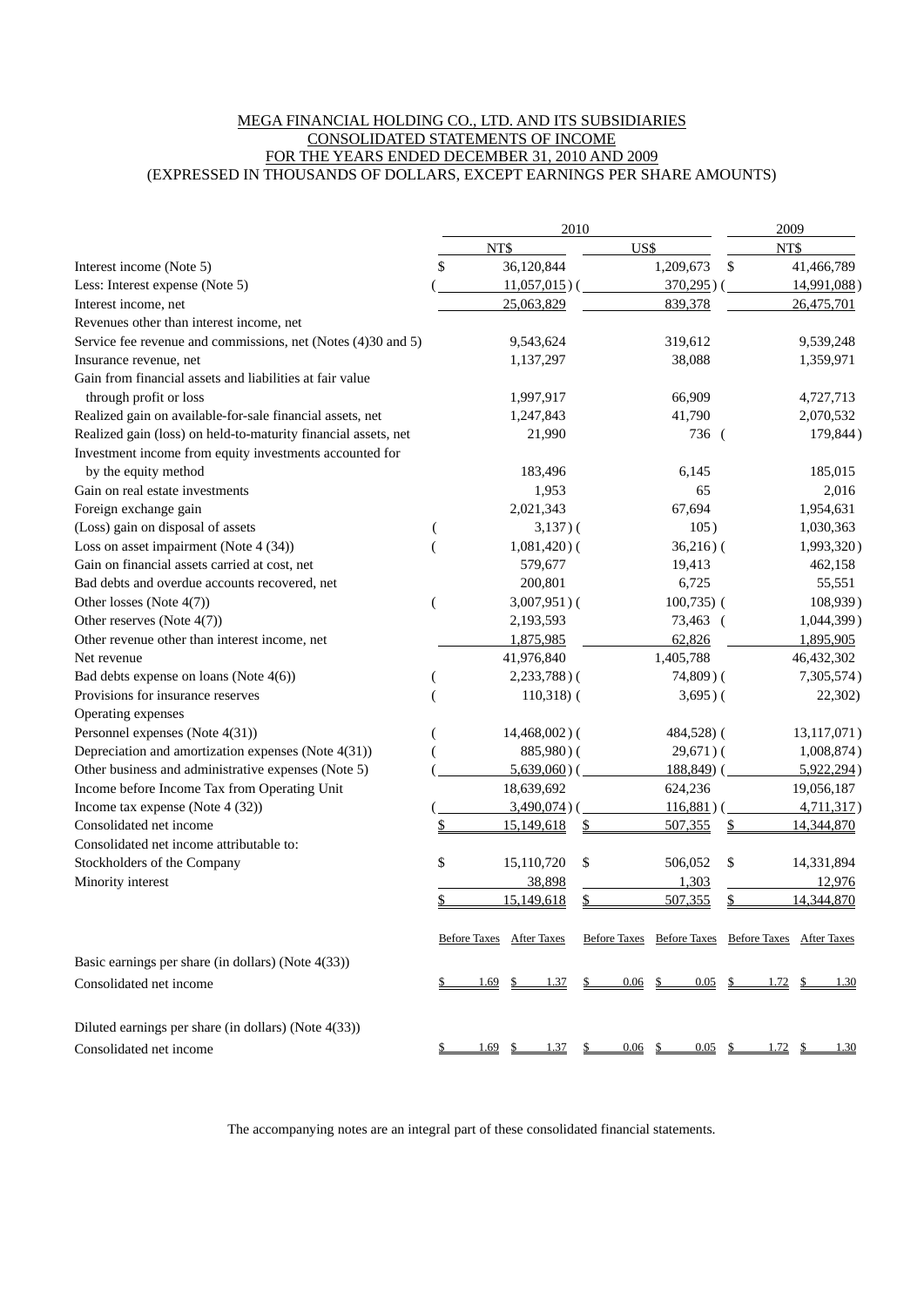#### MEGA FINANCIAL HOLDING CO., LTD. AND ITS SUBSIDIARIES CONSOLIDATED STATEMENTS OF CHANGES IN STOCKHOLDERS' EQUITY FOR THE YEARS ENDED DECEMBER 31, 2010 AND 2009

(Expressed in Thousands of New Taiwan Dollars)

|                                            |               |                          |              | <b>Retained Earnings</b> |                |                          |                 |                              |          |               |
|--------------------------------------------|---------------|--------------------------|--------------|--------------------------|----------------|--------------------------|-----------------|------------------------------|----------|---------------|
|                                            |               |                          |              |                          | Unappropriated | Unrealized               | Cumulative      | Unrealized                   |          |               |
|                                            | Common        | Capital                  | Legal        | Special                  | Retained       | Revaluation              | Translation     | Gains or Losses on           | Minority |               |
|                                            | Stock         | Surplus                  | Reserve      | Reserve                  | Earnings       | Increments               | Adjustments     | <b>Financial Instruments</b> | Interest | Total         |
| For the year ended December 31, 2009       |               |                          |              |                          |                |                          |                 |                              |          |               |
| Balance, January 1, 2009                   | \$110,594,262 | \$43,426,403             | \$15,325,187 | 354,967<br>-S            | \$4.668,990    | 3,191,570                | 1.755.165<br>-S | 1,838,061) \$<br>(\$         | 555,900  | \$178,034,383 |
| Earnings distribution for 2008 (Note)      |               |                          |              |                          |                |                          |                 |                              |          |               |
| Legal reserve                              |               | $\overline{\phantom{a}}$ | 29,452       | $\overline{\phantom{a}}$ | 29,452)        |                          |                 |                              |          |               |
| Cash dividends                             |               |                          |              | $\overline{\phantom{a}}$ | 2,764,856)     |                          |                 |                              | $\sim$   | 2,764,856)    |
| Adjustments in other stockholders' equity  |               |                          |              |                          |                |                          |                 |                              |          |               |
| arising from equity investments accounted  |               |                          |              |                          |                |                          |                 |                              |          |               |
| for by the equity method                   |               |                          |              |                          |                |                          |                 |                              |          |               |
| Changes in asset revaluation increments    |               |                          |              |                          |                | 871,625)                 |                 |                              | $\sim$   | 871,625)      |
| Changes in unrealized gains or losses on   |               |                          |              |                          |                |                          |                 |                              |          |               |
| available-for-sale financial assets        |               |                          |              |                          |                |                          |                 | 6,965,712                    | $\sim$   | 6,965,712     |
| Changes in cumulative translation          |               |                          |              |                          |                |                          |                 |                              |          |               |
| adjustments                                |               |                          |              |                          |                | $\overline{\phantom{a}}$ | 156,652)        |                              | $\sim$   | 156,652)      |
| Consolidated net income for the year ended |               |                          |              |                          |                |                          |                 |                              |          |               |
| December 31, 2009                          |               |                          |              | $\overline{\phantom{a}}$ | 14,331,894     |                          |                 |                              | 12,976   | 14,344,870    |
| Changes in unrealized gains or losses on   |               |                          |              |                          |                |                          |                 |                              |          |               |
| available-for-sale financial assets        |               |                          |              |                          |                |                          |                 | 671,624                      |          | 671,624       |
| Changes in minority interest               |               |                          |              |                          |                |                          |                 |                              | 72,039   | 72,039        |
| Balance, December 31, 2009                 | \$110,594,262 | \$43,426,403             | \$15,354,639 | 354,967<br>\$.           | \$16,206,576   | 2,319,945                | ,598,513        | 5,799,275                    | 640,915  | \$196,295,495 |

(Continued)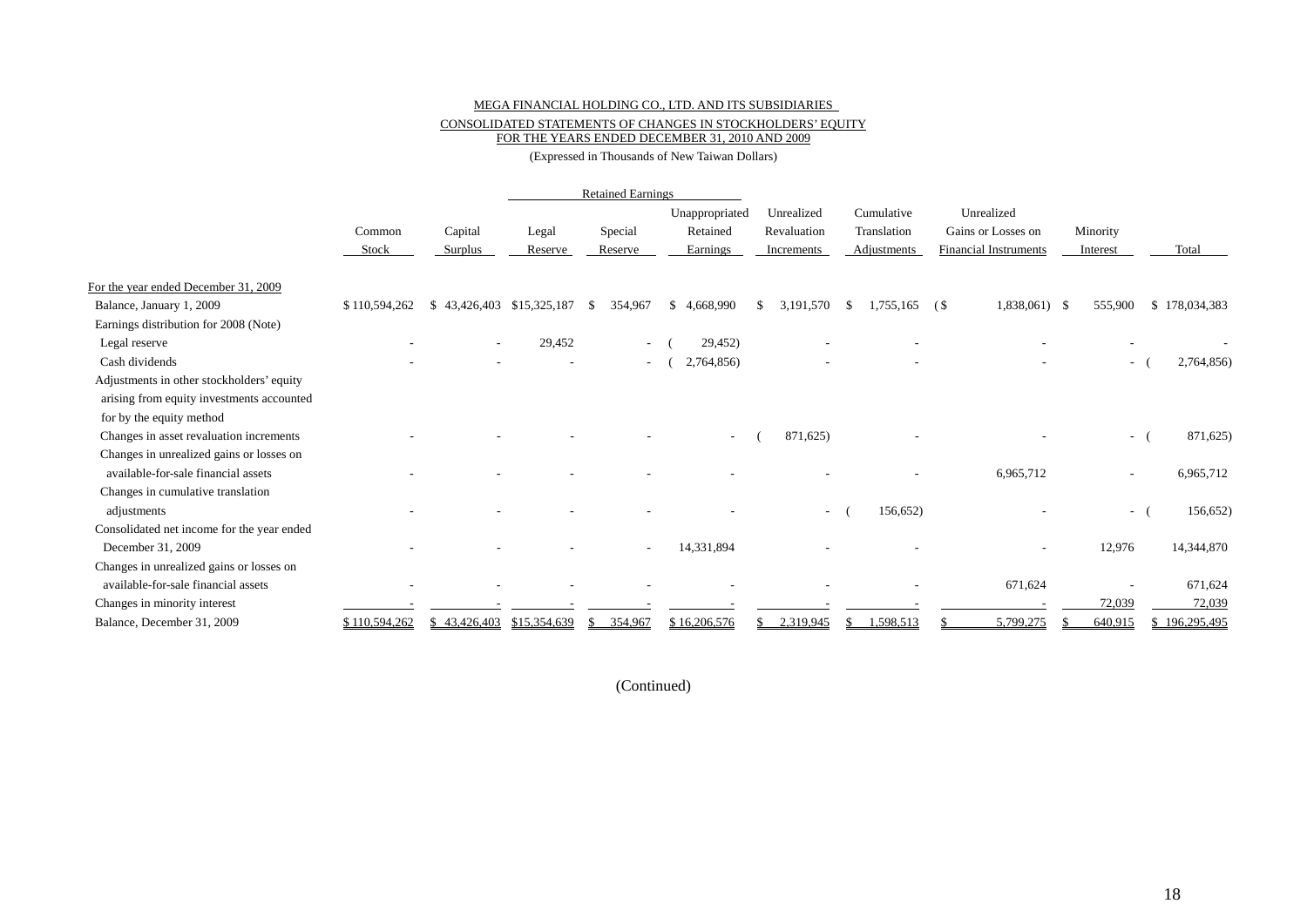#### MEGA FINANCIAL HOLDING CO., LTD. AND ITS SUBSIDIARIES

#### CONSOLIDATED STATEMENTS OF CHANGES IN STOCKHOLDERS' EQUITY (Continued)

FOR THE YEARS ENDED DECEMBER 31, 2010 AND 2009

(Expressed in Thousands of New Taiwan Dollars)

|                                            |               |                           |              | <b>Retained Earnings</b> |                |             |                            |                              |                 |                   |
|--------------------------------------------|---------------|---------------------------|--------------|--------------------------|----------------|-------------|----------------------------|------------------------------|-----------------|-------------------|
|                                            |               |                           |              |                          | Unappropriated | Unrealized  | Cumulative                 | Unrealized                   |                 |                   |
|                                            | Common        | Capital                   | Legal        | Special                  | Retained       | Revaluation | Translation                | Gains or Losses on           | Minority        |                   |
|                                            | Stock         | Surplus                   | Reserve      | Reserve                  | Earnings       | Increments  | Adjustments                | <b>Financial Instruments</b> | Interest        | Total             |
| For the year ended December 31, 2010       |               |                           |              |                          |                |             |                            |                              |                 |                   |
| Balance, January 1, 2010                   | \$110,594,262 | \$43,426,403              | \$15,354,639 | 354,967                  | \$16,206,576   | 2,319,945   | 1,598,513<br><sup>\$</sup> | S.<br>5,799,275              | 640,915<br>-8   | 196,295,495<br>S. |
| Earnings distribution for 2009 (Note)      |               |                           |              |                          |                |             |                            |                              |                 |                   |
| Legal reserve                              |               | $\sim$                    | 1,433,189    | $\sim$                   | ,433,189)      |             |                            |                              |                 |                   |
| Cash dividends                             |               |                           |              | $\sim$                   | (1,059,426)    |             |                            |                              | $\sim$          | 11,059,426)       |
| Adjustments in other stockholders' equity  |               |                           |              |                          |                |             |                            |                              |                 |                   |
| arising from equity investments accounted  |               |                           |              |                          |                |             |                            |                              |                 |                   |
| for by the equity method                   |               |                           |              |                          |                |             |                            |                              |                 |                   |
| Changes in unrealized gains or losses on   |               |                           |              |                          |                |             |                            |                              |                 |                   |
| available-for-sale financial assets        |               |                           |              |                          |                |             |                            | 886,457)                     | $\sim$          | 886,457)          |
| Changes in cumulative translation          |               |                           |              |                          |                |             |                            |                              |                 |                   |
| adjustments                                |               |                           |              |                          |                | $\sim$      | 769,116)                   |                              | $\sim$ 10 $\pm$ | 769,116)          |
| Consolidated net income for the year ended |               |                           |              |                          |                |             |                            |                              |                 |                   |
| December 31, 2010                          |               |                           |              | $\overline{\phantom{a}}$ | 15,110,720     |             |                            |                              | 38,898          | 15,149,618        |
| Changes in unrealized gains or losses on   |               |                           |              |                          |                |             |                            |                              |                 |                   |
| available-for-sale financial assets        |               |                           |              |                          |                |             |                            | 2,820,819                    |                 | 2,820,819         |
| Changes in minority interest               |               |                           |              |                          |                |             |                            |                              | 310,207)        | 310,207)          |
| Balance, December 31, 2010                 | \$110,594,262 | \$43,426,403 \$16,787,828 |              | 354,967<br>-S            | \$18,824,681   | 2,319,945   | 829,397                    | 7,733,637                    | 369,606         | 201,240,726       |

Note: For the years ended December 31, 2009 and 2008, bonuses to directors and supervisors were NT\$64,493 thousand and NT\$2,650 thousand, respectively, and bonuses to employees were NT\$20,637 thousand and NT\$424 thousand, respectively, which were deducted from the consolidated statements of income.

(Continued)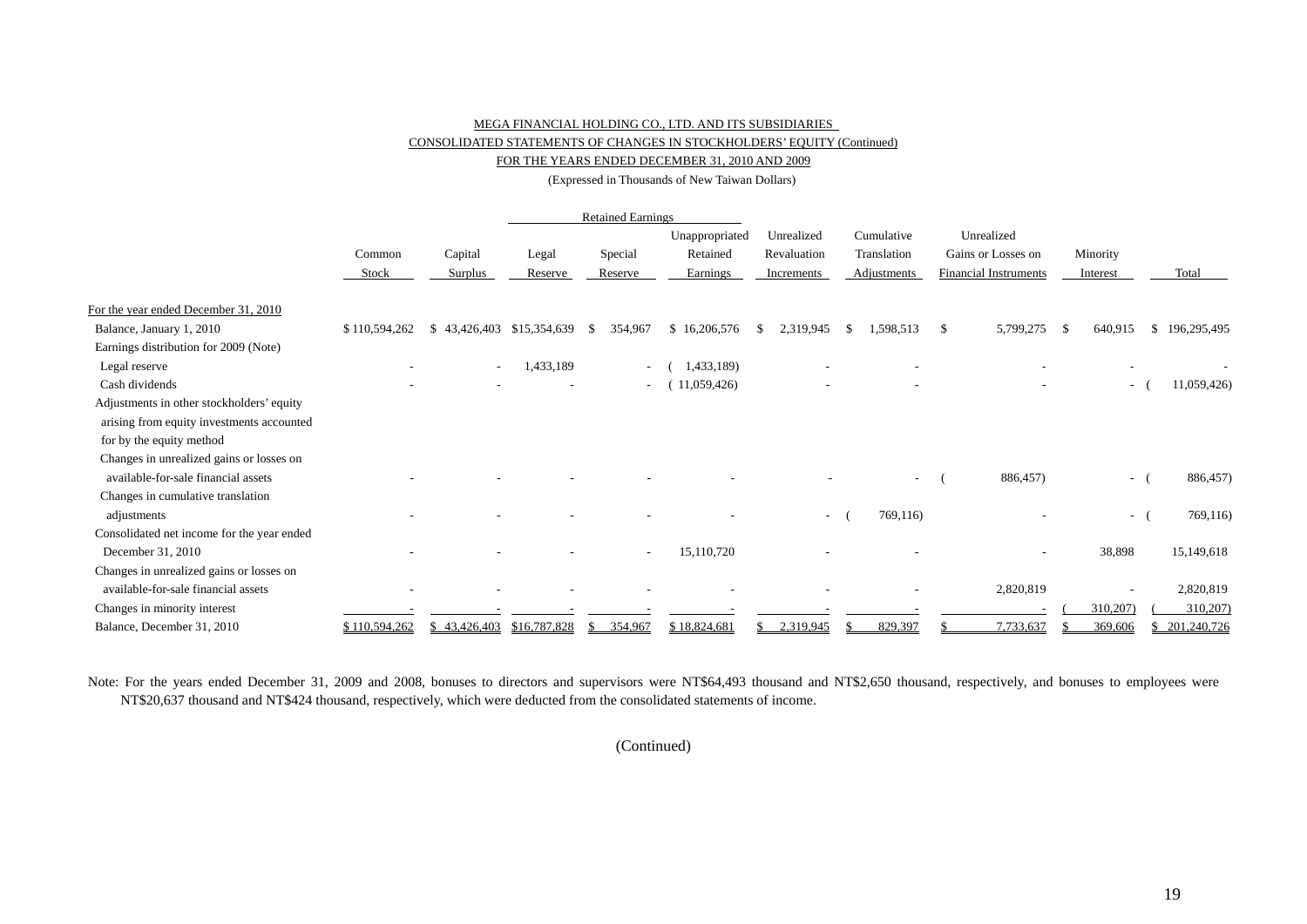#### MEGA FINANCIAL HOLDING CO., LTD. AND ITS SUBSIDIARIES CONSOLIDATED STATEMENTS OF CHANGES IN STOCKHOLDERS' EQUITY (Continued) FOR THE YEARS ENDED DECEMBER 31, 2010 AND 2009

(Expressed in Thousands of US Dollars)

|                                            |                 |             |               |                          | <b>Retained Earnings</b> |               |                |               |                          |     |                          |               |                              |          |          |           |
|--------------------------------------------|-----------------|-------------|---------------|--------------------------|--------------------------|---------------|----------------|---------------|--------------------------|-----|--------------------------|---------------|------------------------------|----------|----------|-----------|
|                                            |                 |             |               |                          |                          |               | Unappropriated |               | Unrealized               |     | Cumulative               |               | Unrealized                   |          |          |           |
|                                            | Common          | Capital     | Legal         |                          | Special                  |               | Retained       |               | Revaluation              |     | Translation              |               | Gains or Losses on           | Minority |          |           |
|                                            | Stock           | Surplus     | Reserve       |                          | Reserve                  |               | Earnings       |               | Increments               |     | Adjustments              |               | <b>Financial Instruments</b> |          | Interest | Total     |
| For the year ended December 31, 2010       |                 |             |               |                          |                          |               |                |               |                          |     |                          |               |                              |          |          |           |
| Balance, January 1, 2010                   | 3,703,760<br>\$ | \$1,454,334 | 514,221<br>-S | - \$                     | 11,888                   | <sup>\$</sup> | 542,752        | <sup>\$</sup> | 77,694                   | -\$ | 53,533                   | $\mathbf{\$}$ | 194,215                      |          | 21,464   | 6,573,861 |
| Earnings distribution for 2009 (Note)      |                 |             |               |                          |                          |               |                |               |                          |     |                          |               |                              |          |          |           |
| Legal reserve                              |                 |             | 47,997        |                          | $\sim$                   |               | 47,997)        |               |                          |     |                          |               |                              |          |          |           |
| Cash dividends                             |                 |             |               | $\overline{\phantom{a}}$ | $\sim$                   |               | 370, 376)      |               | $\overline{\phantom{a}}$ |     | $\overline{\phantom{a}}$ |               | $\overline{\phantom{a}}$     |          | $\sim$   | 370, 376) |
| Adjustments in other stockholders' equity  |                 |             |               |                          |                          |               |                |               |                          |     |                          |               |                              |          |          |           |
| arising from equity investments accounted  |                 |             |               |                          |                          |               |                |               |                          |     |                          |               |                              |          |          |           |
| for by the equity method                   |                 |             |               |                          |                          |               |                |               |                          |     |                          |               |                              |          |          |           |
| Changes in unrealized gains or losses on   |                 |             |               |                          |                          |               |                |               |                          |     |                          |               |                              |          |          | 29,687    |
| available-for-sale financial assets        |                 |             |               |                          |                          |               |                |               |                          |     |                          |               | 29,687)                      |          | -        |           |
| Changes in cumulative translation          |                 |             |               |                          |                          |               |                |               |                          |     |                          |               |                              |          |          |           |
| adjustments                                |                 |             |               |                          |                          |               |                |               | $\sim$ 100 $\mu$         |     | 25,757)                  |               |                              |          | $\sim$   | 25,757)   |
| Consolidated net income for the year ended |                 |             |               |                          |                          |               |                |               |                          |     |                          |               |                              |          |          |           |
| December 31, 2010                          |                 |             |               |                          | $\overline{\phantom{a}}$ |               | 506,052        |               |                          |     |                          |               | $\overline{\phantom{a}}$     |          | 1,303    | 507,355   |
| Changes in unrealized gains or losses on   |                 |             |               |                          |                          |               |                |               |                          |     |                          |               |                              |          |          |           |
| available-for-sale financial assets        |                 |             |               |                          |                          |               |                |               |                          |     |                          |               | 94,468                       |          |          | 94,468    |
| Changes in minority interest               |                 |             |               |                          |                          |               |                |               |                          |     |                          |               |                              |          | 10,389)  | 10,389)   |
| Balance, December 31, 2010                 | 3,703,760       | \$1,454,334 | 562,218<br>-S |                          | 11,888                   |               | 630,431        |               | 77,694                   |     | 27,776                   |               | 258,996                      |          | 12,378   | 6,739,475 |

Note: For the years ended December 31, 2009 and 2008, bonuses to directors and supervisors were US\$2,160 thousand and US\$82 thousand, respectively, and bonuses to employees were US\$691 thousand and US\$13 thousand, respectively, which were deducted from the consolidated statement of income.

The accompanying notes are an integral part of these consolidated financial statements.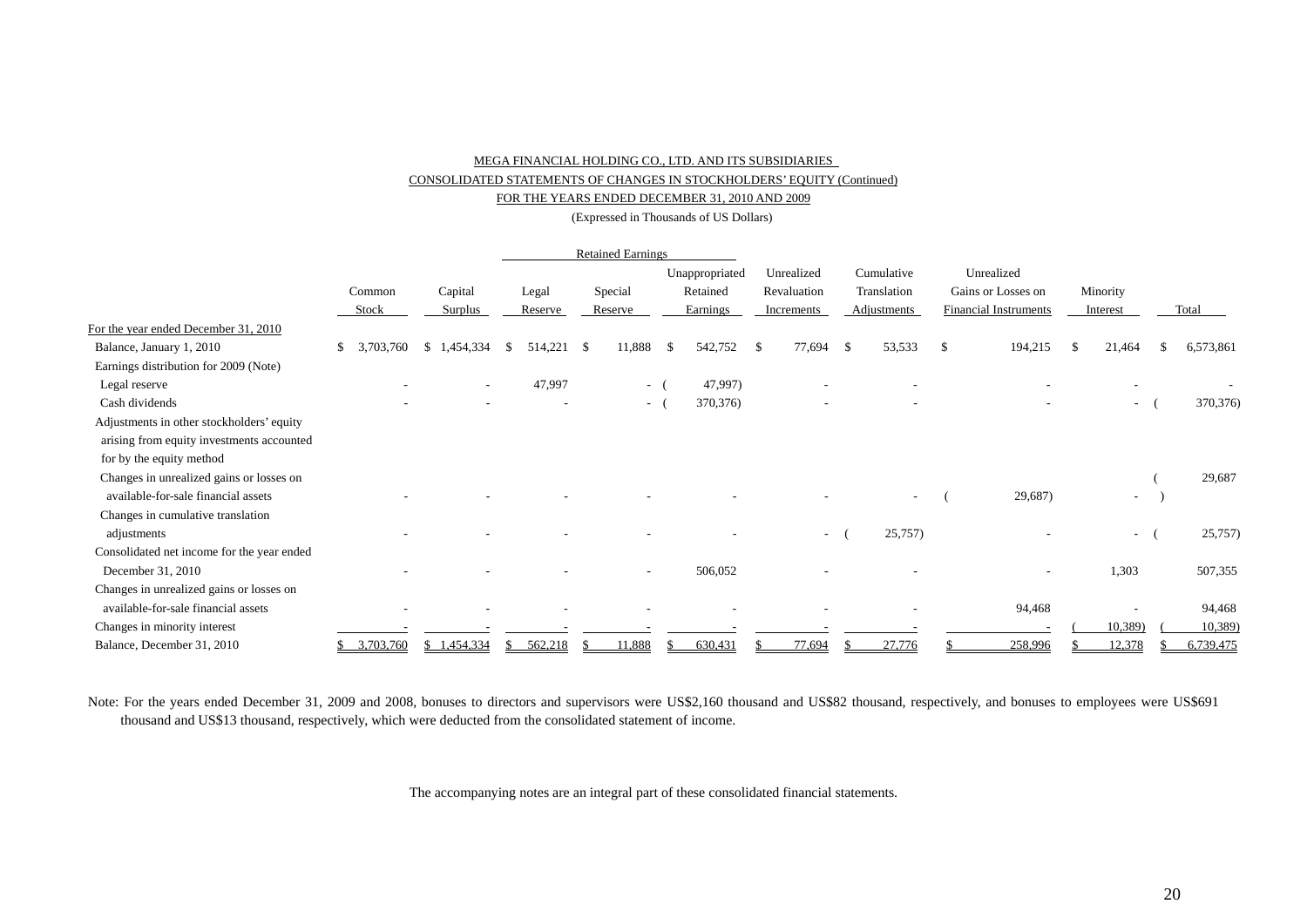#### MEGA FINANCIAL HOLDING CO., LTD. AND ITS SUBSIDIARIES CONSOLIDATED STATEMENTS OF CASH FLOWS FOR THE YEARS ENDED DECEMBER 31, 2010 AND 2009 (EXPRESSED IN THOUSANDS OF DOLLARS)

|                                                             |                  | 2010        |          | 2009        |          |             |  |
|-------------------------------------------------------------|------------------|-------------|----------|-------------|----------|-------------|--|
|                                                             |                  | NT\$        |          | US\$        |          | NT\$        |  |
| <b>Cash Flows from Operating Activities</b>                 |                  |             |          |             |          |             |  |
| Consolidated net income attributable to stockholders of the |                  |             |          |             |          |             |  |
| company                                                     | \$               | 15,110,720  | \$       | 506,052     | \$       | 14,331,894  |  |
| Consolidated net income attributable to minority interest   |                  | 38,898      |          | 1,303       |          | 12,976      |  |
| Adjustments to reconcile consolidated net income to net     |                  |             |          |             |          |             |  |
| cash (used in) provided by operating activities:            |                  |             |          |             |          |             |  |
| Bad debts expense on loans                                  |                  | 2,233,788   |          | 74,809      |          | 7,305,574   |  |
| Investment income from equity investments accounted         |                  |             |          |             |          |             |  |
| for by the equity method                                    | $\left($         | 183,496)    | $\left($ | $6,145$ (   |          | 185,015)    |  |
| Cash dividends distributed by equity investments            |                  |             |          |             |          |             |  |
| accounted for by the equity method                          |                  | 129,034     |          | 4,321       |          | 79,897      |  |
| Valuation gain from financial assets and liabilities        | $\left($         | 1,100,922)  | - (      | 36,870)     | $\left($ | 1,016,728)  |  |
| Loss (gain) on disposal of assets                           |                  | 3,137       |          | 105         | (        | 1,030,363)  |  |
| Loss on asset impairment                                    |                  | 1,081,420   |          | 36,216      |          | 1,993,320   |  |
| Depreciation and amortization expenses                      |                  | 885,980     |          | 29,671      |          | 1,008,874   |  |
| Loss on scrapped assets                                     |                  | 304         |          | 10          |          | 25,666      |  |
| Other reserves                                              | $\overline{(\ }$ | 2,193,593)  | (        | 73,463)     |          | 1,044,399   |  |
| Provisions for insurance reserves                           |                  | 110,318     |          | 3,695       |          | 22,302      |  |
| Changes in assets and liabilities:                          |                  |             |          |             |          |             |  |
| (Increase) decrease in financial assets at fair value       |                  |             |          |             |          |             |  |
| through profit or loss                                      | €                | 33,693,931) | - (      | 1,128,397)  |          | 71,399,131  |  |
| (Increase) decrease in bills and bonds purchased under      |                  |             |          |             |          |             |  |
| resale agreements                                           | €                | 987,596)    | $\left($ | 33,074)     |          | 933,202     |  |
| Increase in receivables                                     | $\left($         | 27,696,254) |          | 927,537) (  |          | 1,856,857)  |  |
| Increase in other financial assets                          | $\overline{(}$   | 675,996)    |          | 22,639)     |          | 398,770)    |  |
| Net change in deferred income tax assets/liabilities        |                  | 774,095     |          | 25,924      |          | 202,526)    |  |
| Decrease (increase) in other assets                         |                  | 1,778,714   |          | 59,568      | (        | 3,857,515)  |  |
| Decrease in financial liabilities at fair value through     |                  |             |          |             |          |             |  |
| profit or loss                                              | $\left($         | 5,364,624)  | - (      | $179,659$ ( |          | 16,049,520) |  |
| Increase (decrease) in payables                             |                  | 13,913,915  |          | 465,972     | -6       | 15,193,611) |  |
| (Decrease) increase in accrued pension liability            | (                | 150,281)    | $\left($ | 5,033       |          | 314,545     |  |
| Decrease in other financial liabilities                     | (                | 2,108,100)  |          | 70,599)     | - (      | 1,990,772)  |  |
| Decrease in other liabilities                               |                  | 967,886)    |          | 32,414)     |          | 1,556,979)  |  |
| Net cash (used in) provided by operating activities         |                  | 39,062,356) |          | 1,308,184)  |          | 55,133,124  |  |

## (Continued)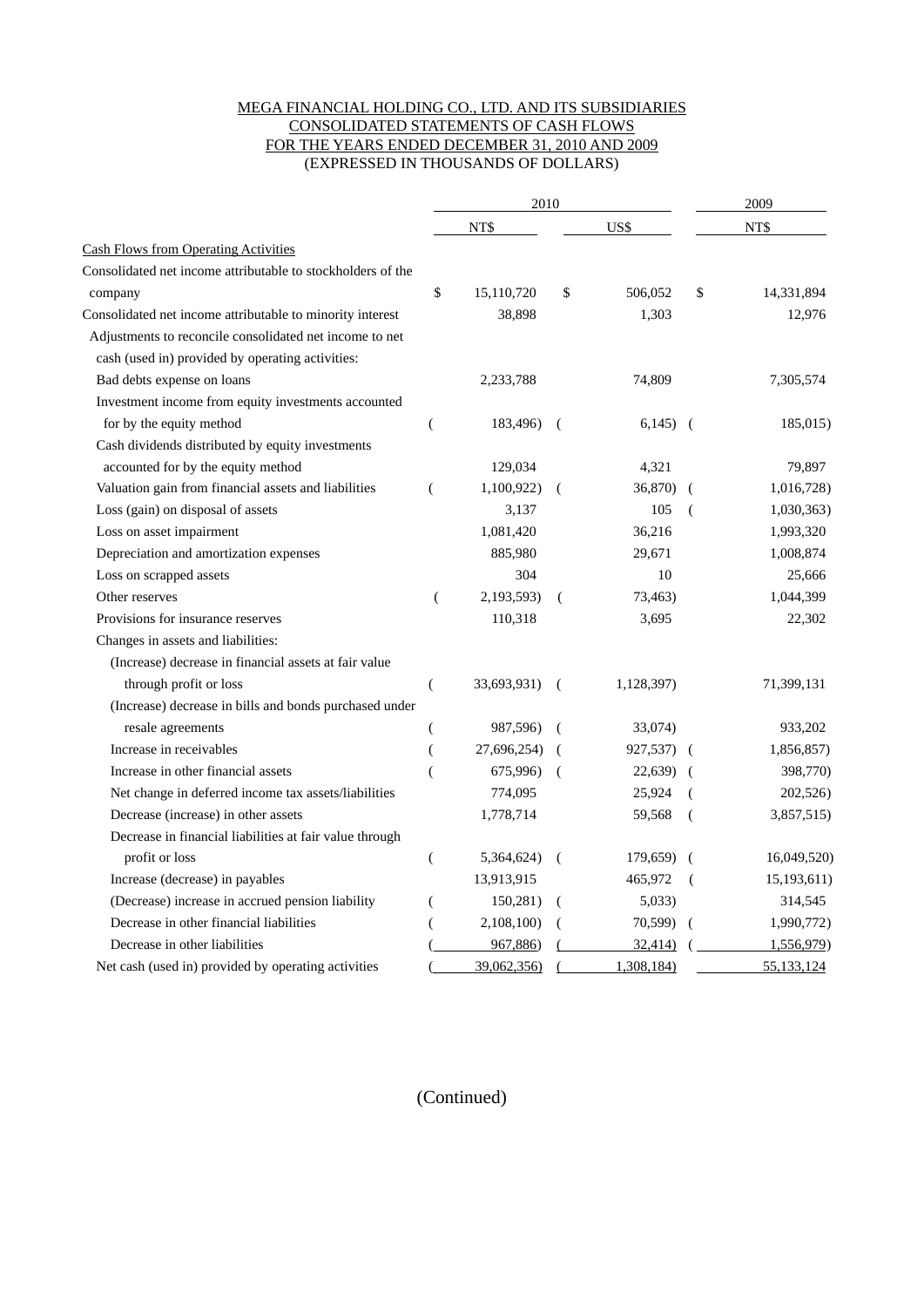#### MEGA FINANCIAL HOLDING CO., LTD. AND ITS SUBSIDIARIES CONSOLIDATED STATEMENTS OF CASH FLOWS (Continued) FOR THE YEARS ENDED DECEMBER 31, 2010 AND 2009

(Expressed in Thousands of Dollars)

|                                                           |        | 2010        |        | 2009       |    |              |
|-----------------------------------------------------------|--------|-------------|--------|------------|----|--------------|
|                                                           |        | NT\$        |        | US\$       |    | NT\$         |
| <b>Cash Flows from Investing Activities</b>               |        |             |        |            |    |              |
| (Increase) decrease in due from the Central Bank and call |        |             |        |            |    |              |
| loans to banks                                            | $($ \$ | 35,773,419) | $($ \$ | 1,198,038) | \$ | 12,512,619   |
| (Increase) decrease in bills discounted and loans         |        | 52,661,996) | €      | 1,763,630) |    | 33,738,531   |
| Decrease (increase) in held-to-maturity financial assets  |        | 45,337,820  |        | 1,518,346  | (  | 166,631,168) |
| Decrease in available-for-sale financial assets           |        | 49,985,619  |        | 1,673,999  |    | 6,738,181    |
| Decrease in financial instruments carried at cost         |        | 329,260     |        | 11,027     |    | 299,194      |
| Proceeds from capital reduction on equity investments     |        |             |        |            |    |              |
| accounted for by the equity method                        |        | 206,880     |        | 6,929      |    |              |
| Proceeds from sale of property and equipment              |        | 15,744      |        | 527        |    | 936,003      |
| Acquisition of property and equipment                     |        | 675,612)    |        | 22,626)    |    | 399,424)     |
| Acquisition of intangible assets                          |        | 4,121)      |        | 138)       |    | 5,238        |
| Net cash provided by (used in) investing activities       |        | 6,760,175   |        | 226,396    |    | 112,811,302) |
| <b>Cash Flows from Financing Activities</b>               |        |             |        |            |    |              |
| (Decrease) increase in due to the Central Bank and        |        |             |        |            |    |              |
| financial institutions                                    | (      | 87,873,259) | (      | 2,942,842) |    | 14,074,240   |
| Increase in deposits and remittances                      |        | 79,374,497  |        | 2,658,222  |    | 167,859,321  |
| Decrease in funds borrowed from the Central Bank and      |        |             |        |            |    |              |
| other banks                                               | (      | 4,751, 663) | €      | 159,131)   |    | 9,864,884)   |
| Increase (decrease) in bonds payable                      |        | 2,897,000   |        | 97,019     |    | 4,196,347)   |
| Increase (decrease) in bills and bonds sold under         |        |             |        |            |    |              |
| repurchase agreements                                     |        | 10,451,154  |        | 350,005    |    | 77,126,467)  |
| Increase in commercial paper payables                     |        | 1,756,730   |        | 58,832     |    | 5,449,110    |
| (Decrease) increase in other loans                        |        | 98,600)     |        | 3,302)     |    | 6,831,547    |
| Appropriation of cash dividends                           |        | 11,059,426) |        | 370,376)   | (  | 2,764,856)   |
| (Decrease) increase in minority interests                 |        | 271,309)    |        | 9,086      |    | 85,015       |
| Net cash (used in) provided by financing activities       |        | 9,574,876)  |        | 320,659)   |    | 100,346,679  |
| Effect of changes in foreign exchange rate                |        | 589,391)    |        | 19,738)    |    | 229,386)     |
| Net (decrease) increase in cash and cash equivalents      |        | 42,466,448) |        | 1,422,185) |    | 42,439,115   |
| Cash and cash equivalents, beginning of year              |        | 314,204,440 |        | 10,522,587 |    | 271,765,325  |
| Cash and cash equivalents, end of year                    | \$     | 271,737,992 | \$     | 9,100,402  | \$ | 314,204,440  |
| Supplemental cash flow information:                       |        |             |        |            |    |              |
| Interest paid                                             |        | 12,005,945  |        | 402,075    | \$ | 18,042,311   |
| Income tax paid                                           |        | 4,384,807   | \$     | 146,846    | \$ | 4,071,237    |
| Non-cash Investing And Financing Activities               |        |             |        |            |    |              |
| Bonds payable within 1 year                               | \$.    | 12,125,261  |        | 406,070    |    | 14,583,314   |

The accompanying notes are an integral part of these consolidated financial statements.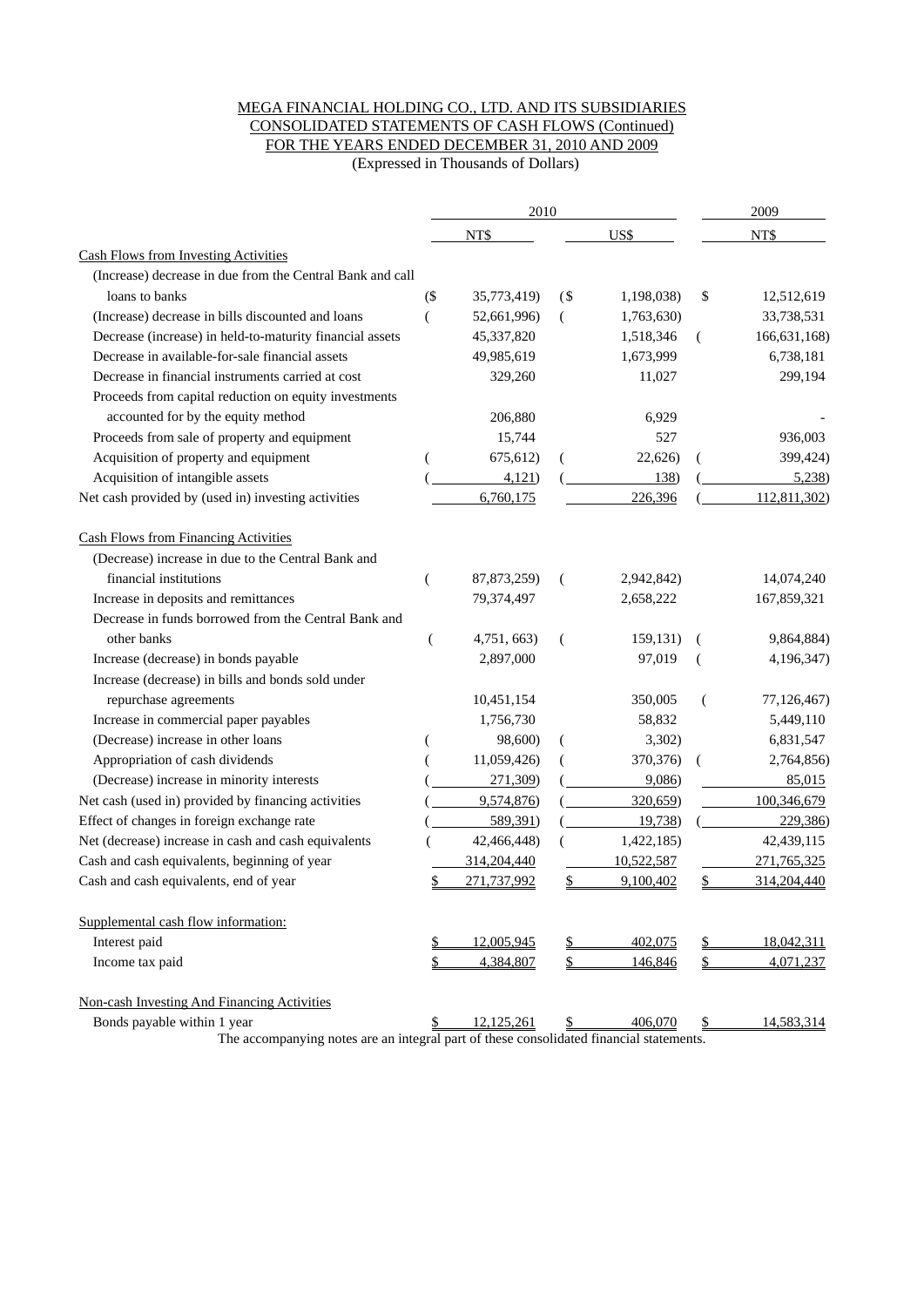#### MEGA FINANCIAL HOLDING CO., LTD. BALANCE SHEETS December 31, 2010 and 2009 (Expressed in Thousands of Dollars)

|                                                |                    |           |  | December 31, |                                           |  |                   |                    |           |    | December 31, |
|------------------------------------------------|--------------------|-----------|--|--------------|-------------------------------------------|--|-------------------|--------------------|-----------|----|--------------|
| <b>ASSETS</b>                                  | December 31, 2010  |           |  | 2009         | LIABILITIES AND STOCKHOLDERS' EQUITY      |  | December 31, 2010 |                    |           |    | 2009         |
|                                                | NT\$               | US\$      |  | NT\$         |                                           |  | NT\$              |                    | US\$      |    | NT\$         |
| Assets                                         |                    |           |  |              | Liabilities                               |  |                   |                    |           |    |              |
| Cash and cash equivalents                      | \$<br>2,689,068 \$ | 90,056 \$ |  | 3,973,949    | Payables                                  |  | 11,083,061        | $\mathbf{\hat{S}}$ | 371,167   | S. | 9,289,859    |
| Receivables, net                               | 2,182,939          | 73,106    |  | 2,109,325    | Bonds payable                             |  | 15,750,000        |                    | 527,461   |    | 19,450,000   |
| Available-for-sale financial assets, net       | 7,147,325          | 239,361   |  | 4,326,506    | Accrued pension liability                 |  | 36,779            |                    | 1,232     |    | 32,868       |
| Equity investments accounted for by the equity |                    |           |  |              | Other liabilities                         |  | 5,188             |                    | 175       |    | 5,990        |
| method, net                                    | 214,061,392        | 7,168,834 |  |              | 212,270,268 Total Liabilities             |  | 26,875,028        |                    | 900,035   |    | 28,778,717   |
| Financial assets carried at cost               | 762,046            | 25,521    |  | 762,046      |                                           |  |                   |                    |           |    |              |
| Property and equipment, net                    | 702,490            | 23,526    |  | 727,187      | Stockholders' Equity                      |  |                   |                    |           |    |              |
| Other assets, net                              | 119,298            | 3,995     |  | 129,610      | Common stock                              |  | 110,594,262       |                    | 3,703,760 |    | 110,594,262  |
| Deferred tax assets, net                       | 81,590             | 2,733     |  | 134,406      | Capital surplus                           |  | 43,426,403        |                    | 1,454,334 |    | 43,426,403   |
|                                                |                    |           |  |              | Retained earnings                         |  |                   |                    |           |    |              |
|                                                |                    |           |  |              | Legal reserve                             |  | 16,787,828        |                    | 562,218   |    | 15,354,639   |
|                                                |                    |           |  |              | Special reserve                           |  | 354,967           |                    | 11,888    |    | 354,967      |
|                                                |                    |           |  |              | Unappropriated retained earnings          |  | 18,824,681        |                    | 630,431   |    | 16,206,576   |
|                                                |                    |           |  |              | Equity adjustments                        |  |                   |                    |           |    |              |
|                                                |                    |           |  |              | Unrealized revaluation increments         |  | 2,319,945         |                    | 77,694    |    | 2,319,945    |
|                                                |                    |           |  |              | Cumulative translation adjustments        |  | 829,397           |                    | 27,776    |    | 1,598,513    |
|                                                |                    |           |  |              | Unrealized gains on financial instruments |  | 7,733,637         |                    | 258,996   |    | 5,799,275    |
|                                                |                    |           |  |              | <b>Total Stockholders' Equity</b>         |  | 200,871,120       |                    | 6,727,097 |    | 195,654,580  |
|                                                |                    |           |  |              | TOTAL LIABILITIES AND STOCKHOLDERS'       |  |                   |                    |           |    |              |
| <b>TOTAL ASSETS</b>                            | 227,746,148        | 7,627,132 |  | 224,433,297  | <b>EQUITY</b>                             |  | 227,746,148       |                    | 7,627,132 |    | 224,433,297  |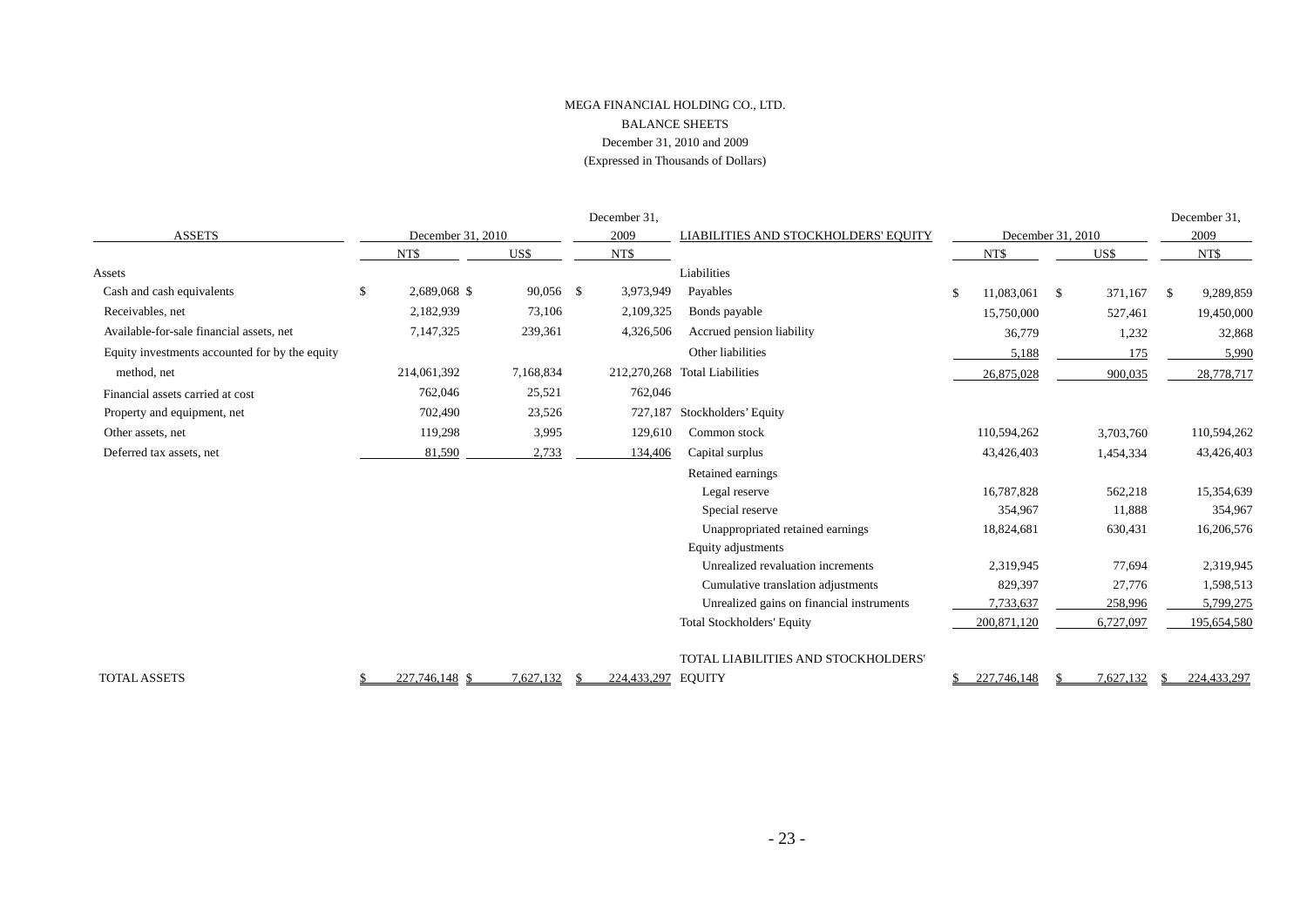## MEGA FINANCIAL HOLDING CO., LTD. STATEMENTS OF INCOME For the years ended December 31, 2010 and 2009 (Expressed in Thousands of Dollars, Except Per Share Amounts)

|                                                                                 |    | For the year ended |               |               |                   |      |               |                |               | For the year ended |                       |  |  |  |  |
|---------------------------------------------------------------------------------|----|--------------------|---------------|---------------|-------------------|------|---------------|----------------|---------------|--------------------|-----------------------|--|--|--|--|
|                                                                                 |    |                    |               |               | December 31, 2010 |      |               |                |               |                    | December 31, 2009     |  |  |  |  |
|                                                                                 |    | NT\$               |               |               |                   | US\$ |               |                |               |                    | NT\$                  |  |  |  |  |
| Revenues                                                                        |    |                    |               |               |                   |      |               |                |               |                    |                       |  |  |  |  |
| Interest income                                                                 | \$ |                    | 19,063        |               |                   |      |               | 638            | \$            |                    | 4,983                 |  |  |  |  |
| Investment income from equity investments<br>accounted for by the equity method |    |                    | 16,099,414    |               |                   |      |               | 539,163        |               |                    | 15,190,437            |  |  |  |  |
| Other revenue except for interest income                                        |    |                    |               | 13,474        |                   |      |               | 452            |               |                    | 16,420                |  |  |  |  |
| Total revenue                                                                   |    |                    | 16,131,951    |               |                   |      |               | 540,253        |               |                    | 15,211,840            |  |  |  |  |
| Expenses and losses                                                             |    |                    |               |               |                   |      |               |                |               |                    |                       |  |  |  |  |
| Interest expense                                                                |    |                    |               | $490,865$ ) ( |                   |      |               | $16,439$ (     |               |                    | 514,206)              |  |  |  |  |
| Foreign exchange loss                                                           |    |                    |               | 14)           |                   |      |               |                |               |                    | 9)                    |  |  |  |  |
| Personnel expenses                                                              |    |                    |               | $219,824$ ) ( |                   |      |               | $7,362$ ) (    |               |                    | 201,717)              |  |  |  |  |
| Depreciation and amortization                                                   |    |                    |               | $39,355$ )(   |                   |      |               | $1,318$ ) (    |               |                    | 51,603)               |  |  |  |  |
| Other business and administrative expenses                                      |    |                    |               | $80,700$ (    |                   |      |               | $2,703)$ (     |               |                    | 75,466                |  |  |  |  |
| Total expenses and losses                                                       |    |                    |               | $830,758$ )(  |                   |      |               | $27,822$ ) $($ |               |                    | 843,001)              |  |  |  |  |
| Income before Income Tax from Continuing<br>Unit                                |    |                    | 15,301,193    |               |                   |      |               | 512,431        |               |                    | 14,368,839            |  |  |  |  |
| Income tax expense                                                              |    |                    | 190,473)      |               |                   |      |               | 6,379)         |               |                    | 36,945)               |  |  |  |  |
| Net Income                                                                      |    |                    | 15,110,720    |               |                   |      |               | 506,052        |               |                    | 14,331,894            |  |  |  |  |
|                                                                                 |    | Before             | <b>After</b>  |               | Before            |      |               | <b>Before</b>  |               | Before             | After                 |  |  |  |  |
|                                                                                 |    | <b>Taxes</b>       | <b>Taxes</b>  |               | <b>Taxes</b>      |      |               | <b>Taxes</b>   |               | <b>Taxes</b>       | <b>Taxes</b>          |  |  |  |  |
| Basic Earnings Per Share (in dollars)                                           |    |                    |               |               |                   |      |               |                |               |                    |                       |  |  |  |  |
| Net Income                                                                      | \$ | 1.38               | \$1.37        |               | \$                | 0.05 | $\frac{1}{2}$ | 0.05           | $\frac{1}{2}$ | 1.30               | $\frac{1}{2}$<br>1.30 |  |  |  |  |
| Diluted Earnings Per Share (in dollars)                                         |    |                    |               |               |                   |      |               |                |               |                    |                       |  |  |  |  |
| Net Income                                                                      | S  | 1.38               | <sup>\$</sup> | 1.37          | S                 | 0.05 | $\frac{1}{2}$ | 0.05           | -S            | 1.30               | $\mathcal{S}$<br>1.30 |  |  |  |  |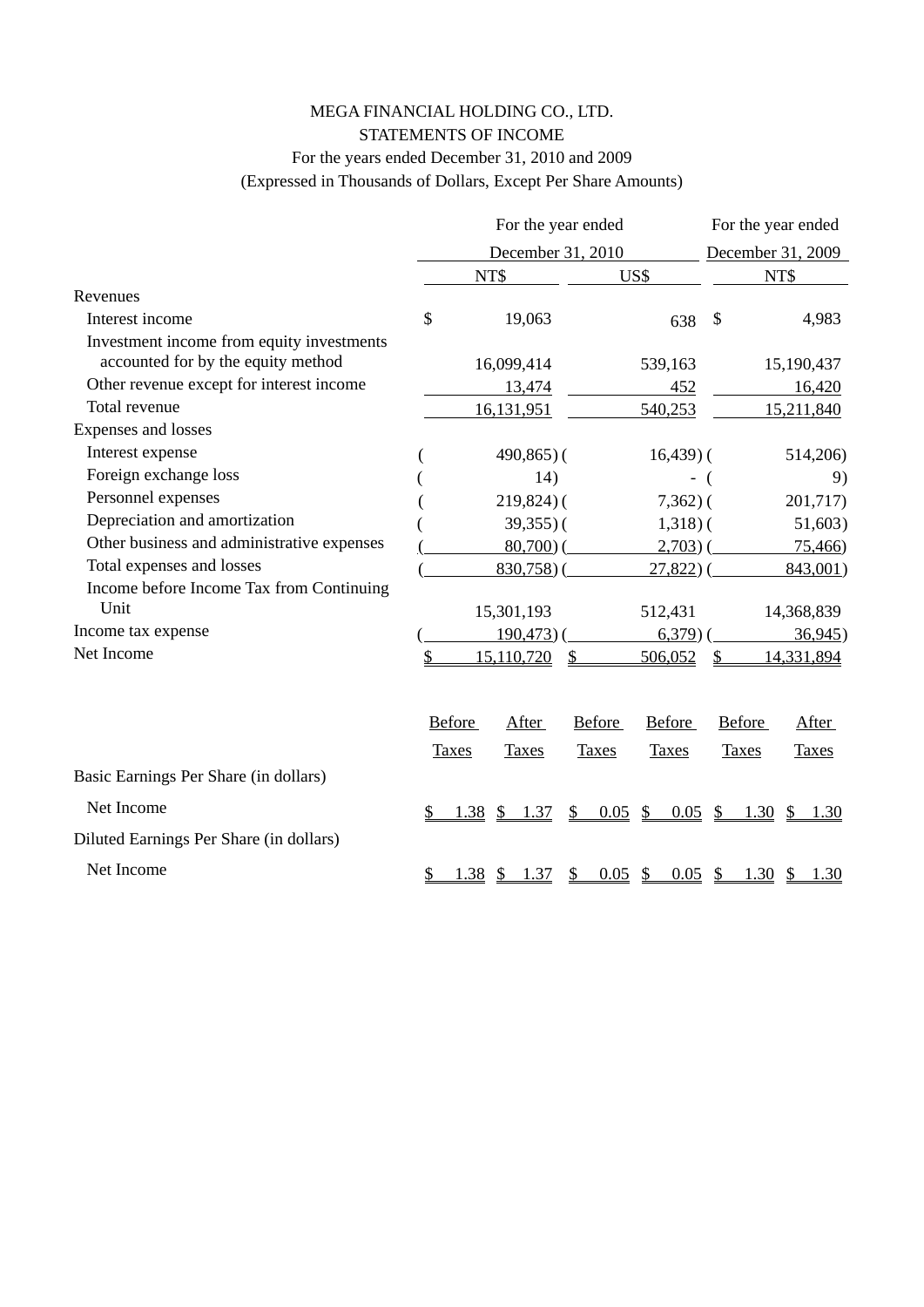# **Attachment 4**

# Mega Financial Holding Co., Ltd.

# Earnings Distribution Table

# Year 2010

Unit: $NTS$ 

| Items                                                          | Amount          |
|----------------------------------------------------------------|-----------------|
| Beginning retained earnings                                    | 3,713,960,137   |
| Add: 2010 Earnings                                             | 15,110,720,506  |
| Subtotal                                                       | 18,824,680,643  |
| Less $: 10\%$ Legal reserve                                    | (1,511,072,051) |
| Total distribution earnings                                    | 17,313,608,592  |
| Less: Distribution items                                       |                 |
| Cash dividend to shareholders (NT\$0.9 per share)              | (9,953,483,614) |
| Stock Dividend to shareholders (NT\$0.2 per share)             | (2,211,885,240) |
| Unappropriated retained earnings                               | 5,148,239,738   |
| Note:                                                          |                 |
| Remuneration to directors and supervisors-cash NT\$67,998,000. |                 |
| Employee profit sharing-cash NT\$10,892,000.                   |                 |

 $\hbox{Note:}$  The 2010 earnings shall be distributed first.